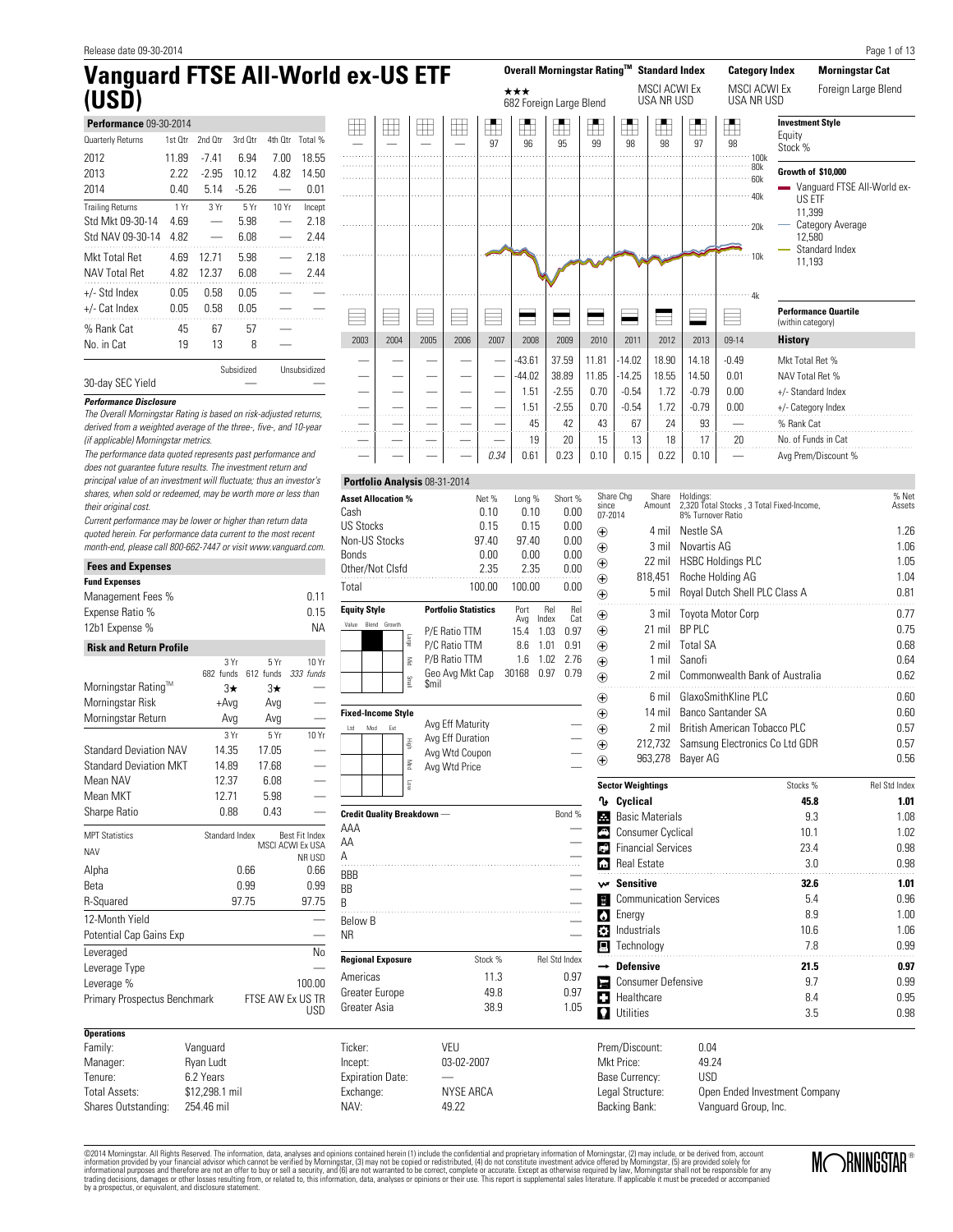| <b>Performance 09-30-2014</b> |         |         |            |         |              |
|-------------------------------|---------|---------|------------|---------|--------------|
| Quarterly Returns             | 1st Qtr | 2nd Otr | 3rd Otr    | 4th Otr | Total %      |
| 2012                          | 15.24   | $-3.88$ | 6.82       | $-1.09$ | 17.03        |
| 2013                          | 9.27    | 1.22    | 8.47       | 10.34   | 32.38        |
| 2014                          | በ 78    | 6.17    | 1.05       |         | 8.13         |
| <b>Trailing Returns</b>       | 1 Yr    | 3Yr     | 5Yr        | 10 Yr   | Incept       |
| Std Mkt 09-30-14              | 19.28   |         | 16.65      | 9.06    | 7.83         |
| Std NAV 09-30-14              | 19.31   |         | 16.62      | 9.08    | 7.83         |
| Mkt Total Ret                 | 19.28   | 22.90   | 16.65      | 9.06    | 7.83         |
| <b>NAV Total Ret</b>          | 19.31   | 22.95   | 16.62      | 9.08    | 7.83         |
| $+/-$ Std Index               | $-0.42$ | $-0.04$ | 0.92       | 0.97    |              |
| +/- Cat Index                 | 0.16    | 0.50    | n 11       | በ 14    |              |
| % Rank Cat                    | 56      | 57      | 47         | 29      |              |
| No. in Cat                    | 28      | 22      | 16         | 8       |              |
|                               |         |         | Subsidized |         | Unsubsidized |



The Overall Morningstar Rating is based on risk-adjusted returns, derived from a weighted average of the three-, five-, and 10-year

30-day SEC Yield 1.25

**Performance Disclosure**

٠

(if applicable) Morningstar metrics.

Current performance may be lower or higher than return data quoted herein. For performance data current to the most recent month-end, please call 800-662-7447 or visit www.vanguard.com.

| <b>Fees and Expenses</b>       |                             |          |                                       |  |  |  |  |
|--------------------------------|-----------------------------|----------|---------------------------------------|--|--|--|--|
| <b>Fund Expenses</b>           |                             |          |                                       |  |  |  |  |
| Management Fees %              |                             |          | 0.06                                  |  |  |  |  |
| Expense Ratio %                |                             |          | 0.09                                  |  |  |  |  |
| 12b1 Expense %                 |                             |          | <b>NA</b>                             |  |  |  |  |
| <b>Risk and Return Profile</b> |                             |          |                                       |  |  |  |  |
|                                | 3Yr                         | 5Yr      | 10 Yr                                 |  |  |  |  |
| Morningstar Rating™            | 1504 funds 1334 funds<br>4★ | $4\star$ | 912 funds<br>4★                       |  |  |  |  |
| Morningstar Risk               | Avg                         | -Avg     | -Avg                                  |  |  |  |  |
| Morningstar Return             | $+Avg$                      | $+Avg$   | $+Avg$                                |  |  |  |  |
|                                | 3 Yr                        | 5Yr      | 10 Yr                                 |  |  |  |  |
| <b>Standard Deviation NAV</b>  | 11.71                       | 14.18    | 15.20                                 |  |  |  |  |
| <b>Standard Deviation MKT</b>  | 11.71                       | 14.17    | 15.28                                 |  |  |  |  |
| Mean NAV                       | 22.95                       | 16.62    | 9.08                                  |  |  |  |  |
| Mean MKT                       | 22.90                       | 16.65    | 9.06                                  |  |  |  |  |
| Sharpe Ratio                   | 1.83                        | 1.16     | 0.55                                  |  |  |  |  |
|                                |                             |          |                                       |  |  |  |  |
| <b>MPT Statistics</b>          | Standard Index              |          | Best Fit Index<br>Russell 1000 Growth |  |  |  |  |
| <b>NAV</b>                     |                             |          | TR USD                                |  |  |  |  |
| Alpha                          | $-1.33$                     |          | $-0.61$<br>1.05                       |  |  |  |  |
| Reta                           |                             | 1.07     |                                       |  |  |  |  |
| R-Squared                      | 92.57                       |          | 99.32                                 |  |  |  |  |
| 12-Month Yield                 |                             |          | 1.20%                                 |  |  |  |  |
| Potential Cap Gains Exp        |                             |          |                                       |  |  |  |  |
| Leveraged                      |                             |          | Nο                                    |  |  |  |  |
| Leverage Type                  |                             |          |                                       |  |  |  |  |
| Leverage %                     |                             |          | 100.00                                |  |  |  |  |
| Primary Prospectus Benchmark   |                             |          | CRSP US Large Cap<br>Growth TR USD    |  |  |  |  |
| <b>Operations</b>              |                             |          |                                       |  |  |  |  |
| Family:                        | Vanguard                    |          |                                       |  |  |  |  |
| Manager:                       | Gerard O'Reilly             |          |                                       |  |  |  |  |
| Tenure:                        | 19.8 Years                  |          |                                       |  |  |  |  |
| <b>Total Assets:</b>           | \$15,522.4 mil              |          |                                       |  |  |  |  |
| Shares Outstanding:            | 156.19 mil                  |          |                                       |  |  |  |  |

|                     |       | Asset Allocation % |       | Net %                          | Long %      |              | Short %    |  |  |  |
|---------------------|-------|--------------------|-------|--------------------------------|-------------|--------------|------------|--|--|--|
| Cash                |       |                    |       | 0.19                           | 0.19        |              | 0.00       |  |  |  |
| US Stocks           |       |                    |       | 97.72                          | 97.72       |              | 0.00       |  |  |  |
|                     |       | Non-US Stocks      |       | 2.09                           | 2.09        |              | 0.00       |  |  |  |
| Bonds               |       |                    |       | 0.00                           | 0.00        | 0.00         |            |  |  |  |
|                     |       | Other/Not Clsfd    |       | 0.00                           | 0.00        | 0.00         |            |  |  |  |
| Total               |       |                    |       | 100.00                         | 100.00      |              |            |  |  |  |
| <b>Equity Style</b> |       |                    |       | <b>Portfolio Statistics</b>    | Port<br>Avg | Rel<br>Index | Rel<br>Cat |  |  |  |
| Value               | Blend | Growth             |       | P/E Ratio TTM                  | 24.0        | 1.30         | 1.04       |  |  |  |
|                     |       |                    | эблет | P/C Ratio TTM                  | 15.3        | 1.36         | 1.00       |  |  |  |
|                     |       |                    | Š     | P/B Ratio TTM                  | 4.5         | 1.69         | 19.57      |  |  |  |
|                     |       |                    | lleng | Geo Avg Mkt Cap<br><b>Smil</b> | 51553       | 0.74         | 0.71       |  |  |  |
|                     |       |                    |       |                                |             |              |            |  |  |  |

**Portfolio Analysis** 08-31-2014

**Fixed-**

Below B<br>NR

| Fixed-Income Stvle |     |     |                      |                                                                         |        |
|--------------------|-----|-----|----------------------|-------------------------------------------------------------------------|--------|
| Ltd                | Mod | Ext | 풀<br>Mec<br><b>S</b> | Avg Eff Maturity<br>Avg Eff Duration<br>Avg Wtd Coupon<br>Avg Wtd Price |        |
|                    |     |     |                      | Credit Quality Breakdown —                                              | Bond % |

 $\overline{\mathsf{A}\mathsf{A}\mathsf{A}}$   $\qquad \qquad \qquad \qquad \qquad \qquad \qquad \qquad \qquad \qquad$  $AA$   $\overline{A}$   $\qquad \qquad$ BBB —  $\overline{\phantom{a}}$ BB B and the set of  $\sim$ 

 $N$ R  $-$ **Regional Exposure** Stock % Rel Std Index Americas 98.1 0.98 Greater Europe 1.7 19.55

| since<br>07-2014        | Share Chg<br>Share<br>Amount  | Holdings:<br>369 Total Stocks, 3 Total Fixed-Income,<br>32% Turnover Ratio |          | % Net<br>Assets |
|-------------------------|-------------------------------|----------------------------------------------------------------------------|----------|-----------------|
| ⊕                       | 30 mil                        | Apple Inc                                                                  |          | 7.14            |
| ⊕                       | 8 mil                         | Gilead Sciences Inc                                                        |          | 1.91            |
| $_{\oplus}$             | $19$ mil                      | Coca-Cola Co                                                               |          | 1.91            |
| ⊕                       | $1$ mil                       | Google Inc Class A                                                         |          | 1.90            |
| ⊕                       | 1 mil                         | Google Inc Class C                                                         |          | 1.89            |
| $_{\oplus}$             | $10$ mil                      | Facebook Inc Class A                                                       |          | 1.72            |
| ⊕                       | 6 mil                         | Schlumberger NV                                                            |          | 1.65            |
| ⊕                       | 8 mil                         | Walt Disney Co                                                             |          | 1.62            |
| $_{\oplus}$             | $16$ mil                      | Oracle Corporation                                                         |          | 1.60            |
| $_{\oplus}$             | 8 mil                         | Qualcomm Inc.                                                              |          | 1.48            |
| ⊕                       | 7 mil                         | Philip Morris International Inc                                            |          | 1.48            |
| $_{\oplus}$             | 7 mil                         | Home Depot Inc                                                             |          | 1.48            |
| $_{\oplus}$             | 2 mil                         | Amazon.com Inc                                                             |          | 1.44            |
| ⊕                       | $11$ mil                      | <b>Comcast Corp Class A</b>                                                |          | 1.42            |
| ⊕                       | 2 mil                         | Visa Inc Class A                                                           |          | 1.23            |
|                         | <b>Sector Weightings</b>      |                                                                            | Stocks % | Rel Std Index   |
| Ⴠ                       | Cyclical                      |                                                                            | 31.7     | 1.04            |
| A.                      | <b>Basic Materials</b>        |                                                                            | 3.1      | 0.93            |
| <mark>⊕</mark>          | Consumer Cyclical             |                                                                            | 17.5     | 1.71            |
| ¢                       | <b>Financial Services</b>     |                                                                            | 6.1      | 0.41            |
| $\overline{\mathbf{r}}$ | <b>Real Estate</b>            |                                                                            | 5.0      | 2.60            |
|                         | w Sensitive                   |                                                                            | 48.4     | 1.13            |
| E                       | <b>Communication Services</b> |                                                                            | 3.8      | 0.94            |
| $\bullet$               | Energy                        |                                                                            | 8.4      | 0.87            |
| Ö.                      | Industrials                   |                                                                            | 10.7     | 0.97            |
|                         | $\blacksquare$ Technology     |                                                                            | 25.6     | 1.42            |
|                         | $\rightarrow$ Defensive       |                                                                            | 19.9     | 0.74            |
| Е                       | <b>Consumer Defensive</b>     |                                                                            | 7.1      | 0.75            |
|                         | Healthcare                    |                                                                            | 12.6     | 0.88            |
|                         | $\Box$ Utilities              |                                                                            | 0.2      | 0.06            |

Prem/Discount: 0.00<br>Mkt Price: 99.67 Mkt Price: 99.67<br>Base Currency: USD Base Currency: Legal Structure: Open Ended Investment Company Backing Bank: Vanguard Group, Inc.

©2014 Morningstar. All Rights Reserved. The information, data, analyses and opinions contained herein (1) include the confidential and proprietary information of Morningstar, (2) may include, or be derived from, account<br>in by a prospectus, or equivalent, and disclosure statement.

Greater Asia **0.2** 

Exchange: NYSE ARCA NAV: 99.67

Ticker: VUG Incept: 01-26-2004

Expiration Date:



Page 2 of 13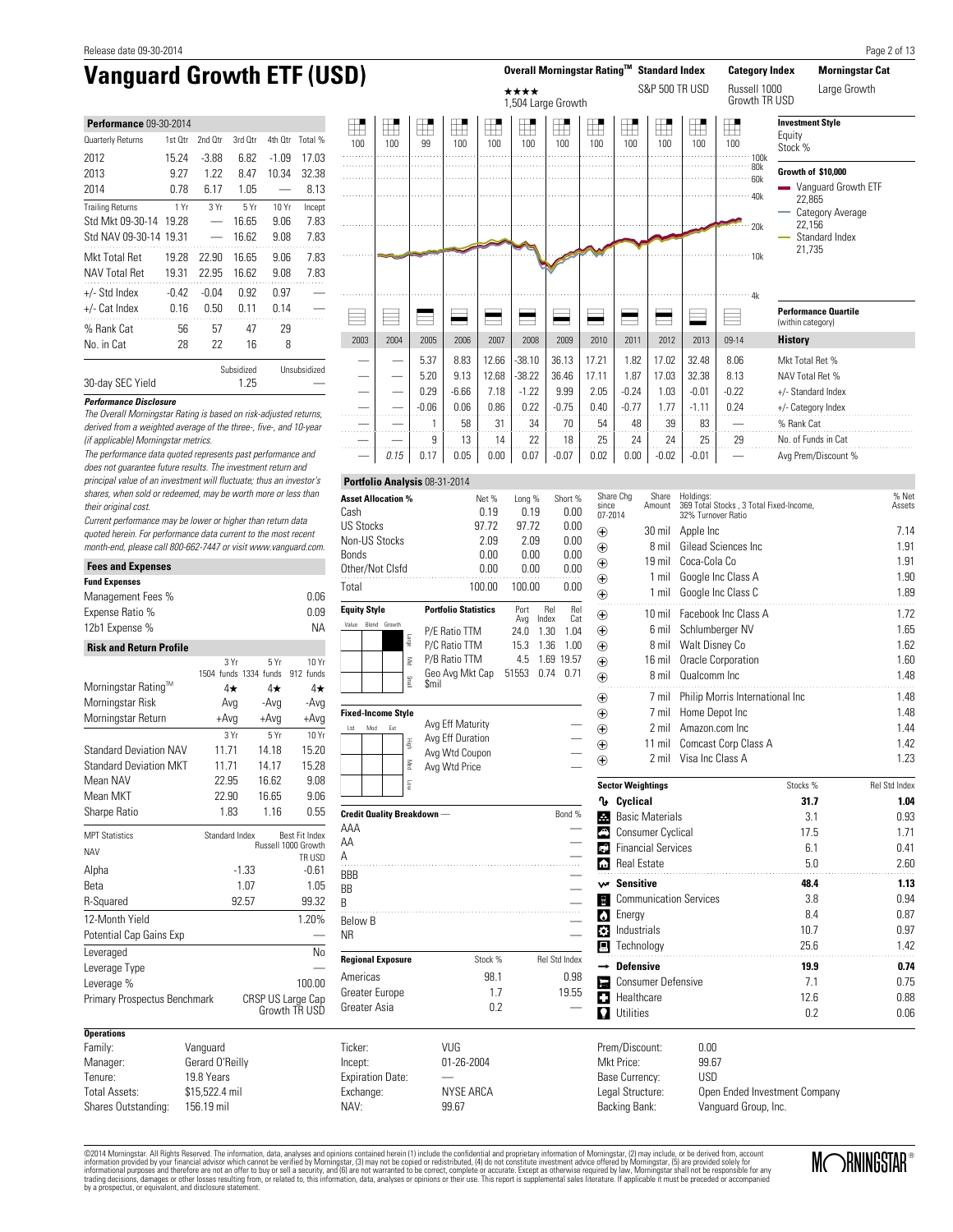| Release date 09-30-2014                                                                                   |              |                            |                |                          |                                      |                                   |                               |                         |                                |                             |                           |               |                      |                                   |                           |                               |                                                       |                                          |                             | Page 3 of 13               |
|-----------------------------------------------------------------------------------------------------------|--------------|----------------------------|----------------|--------------------------|--------------------------------------|-----------------------------------|-------------------------------|-------------------------|--------------------------------|-----------------------------|---------------------------|---------------|----------------------|-----------------------------------|---------------------------|-------------------------------|-------------------------------------------------------|------------------------------------------|-----------------------------|----------------------------|
| Vanguard Intermediate-Term Corp Bd ETF Overall Morningstar Rating™                                        |              |                            |                |                          |                                      |                                   |                               |                         |                                |                             |                           |               |                      |                                   | <b>Standard Index</b>     |                               | <b>Category Index</b>                                 |                                          | <b>Morningstar Cat</b>      |                            |
| (USD)                                                                                                     |              |                            |                |                          |                                      |                                   |                               |                         |                                |                             | ***<br>141 Corporate Bond |               |                      |                                   | Bond TR USD               | Barclays US Agg               | Barclays US Corp<br>IG TRÚSD                          |                                          | Corporate Bond              |                            |
| Performance 09-30-2014                                                                                    |              |                            |                |                          |                                      | $\boxplus$                        | $\boxplus$                    | $\boxplus$              | $\boxplus$                     | $\boxplus$                  | $\boxplus$                | $\mathbb{H}$  | $\blacksquare$       | $\blacksquare$                    | ⊞                         |                               | $\blacksquare$                                        | <b>Investment Style</b>                  |                             |                            |
| Quarterly Returns                                                                                         | 1st Qtr      | 2nd Otr                    | 3rd Qtr        | 4th Qtr                  | Total %                              | ÷.                                |                               |                         |                                | $\overline{\phantom{0}}$    |                           | 98            | 100                  | 97                                | 99                        | 100                           | 99                                                    | Fixed-Income<br>Bond %                   |                             |                            |
| 2012                                                                                                      | 3.07         | 2.46                       | 4.17           | 1.24                     | 11.36                                |                                   |                               |                         | 1.1.1.1<br>.                   |                             | .<br>.                    | .             | .<br>1.11111111      | .<br>.                            | .<br>.                    | ولادون                        | $\cdots$ $\cdots$ 100k<br>$-80k$                      |                                          |                             |                            |
| 2013                                                                                                      | 0.55         | $-4.06$                    | 1.10           | 0.68                     | $-1.80$                              |                                   |                               |                         |                                |                             |                           |               | $\ddot{\phantom{a}}$ |                                   |                           |                               | 60k                                                   | Growth of \$10,000                       |                             |                            |
| 2014                                                                                                      | 3.10         | 2.86                       | $-0.11$        |                          | 5.93                                 |                                   |                               |                         |                                |                             |                           |               |                      |                                   |                           |                               | 40k                                                   | and the                                  | Corp Bd ETF                 | Vanguard Intermediate-Term |
| <b>Trailing Returns</b>                                                                                   | 1 Yr         | 3 Yr                       | 5 Yr           | 10 Yr                    | Incept                               |                                   |                               |                         |                                |                             |                           |               |                      |                                   |                           |                               |                                                       | 13,681                                   |                             |                            |
| Std Mkt 09-30-14                                                                                          | 6.62         | $\overline{\phantom{0}}$   |                | $\overline{\phantom{0}}$ | 6.82                                 |                                   |                               |                         |                                |                             |                           |               |                      |                                   |                           |                               | .20k                                                  |                                          | Category Average            |                            |
| Std NAV 09-30-14 6.65                                                                                     |              |                            |                |                          | 6.87                                 |                                   |                               |                         |                                |                             |                           |               |                      |                                   |                           |                               |                                                       | 13,265                                   | Standard Index              |                            |
| Mkt Total Ret<br><b>NAV Total Ret</b>                                                                     | 6.62<br>6.65 | 5.68<br>5.72               |                |                          | 6.82<br>6.87                         |                                   |                               |                         |                                |                             |                           |               |                      |                                   |                           |                               | 10k                                                   | 12,021                                   |                             |                            |
|                                                                                                           |              |                            |                |                          |                                      |                                   |                               |                         |                                |                             |                           |               |                      |                                   |                           |                               |                                                       |                                          |                             |                            |
| +/- Std Index                                                                                             | 2.69         | 3.29                       |                |                          |                                      |                                   |                               |                         |                                |                             |                           |               |                      |                                   |                           |                               | · 4k                                                  |                                          |                             |                            |
| +/- Cat Index                                                                                             | $-0.12$      | 0.54                       | .              |                          |                                      |                                   |                               |                         |                                |                             |                           |               |                      |                                   |                           |                               |                                                       | (within category)                        | <b>Performance Quartile</b> |                            |
| % Rank Cat                                                                                                | 39           | 31                         |                |                          |                                      | 2003                              | 2004                          | 2005                    | 2006                           | 2007                        | 2008                      | 2009          | 2010                 | 2011                              | 2012                      | 2013                          | 09-14                                                 | <b>History</b>                           |                             |                            |
| No. in Cat                                                                                                | 29           | 14                         |                |                          |                                      |                                   |                               |                         |                                |                             |                           |               |                      |                                   |                           |                               |                                                       |                                          |                             |                            |
|                                                                                                           |              |                            | Subsidized     |                          | Unsubsidized                         |                                   |                               |                         |                                |                             |                           |               | 9.96                 | 8.96                              | 10.53                     | $-1.94$                       | 5.94                                                  | Mkt Total Ret %                          |                             |                            |
| 30-day SEC Yield                                                                                          |              |                            | 3.17           |                          |                                      |                                   |                               |                         |                                |                             |                           |               | 10.65                | 7.94                              | 11.36                     | $-1.80$                       | 5.93                                                  | NAV Total Ret %                          |                             |                            |
| <b>Performance Disclosure</b>                                                                             |              |                            |                |                          |                                      |                                   |                               |                         |                                |                             |                           |               | 4.11<br>1.65         | 0.10<br>$-0.20$                   | 7.14<br>1.54              | 0.22<br>$-0.27$               | 1.83<br>0.33                                          | +/- Standard Index<br>+/- Category Index |                             |                            |
| The Overall Morningstar Rating is based on risk-adjusted returns,                                         |              |                            |                |                          |                                      | .                                 | 1.1.1.1.1                     | .                       | .                              | .                           | وللمحادث                  |               | 15                   | 46                                | 31                        | 60                            |                                                       | % Rank Cat                               |                             |                            |
| derived from a weighted average of the three-, five-, and 10-year<br>(if applicable) Morningstar metrics. |              |                            |                |                          |                                      | .                                 | .                             | .                       | .                              |                             | $\sim$ $\sim$ $\sim$      | .             | 8                    | 12                                | 14                        | 21                            | $\ldots$ .<br>29                                      | No. of Funds in Cat                      |                             |                            |
| The performance data quoted represents past performance and                                               |              |                            |                |                          |                                      | .                                 |                               | .                       | .                              | $\sim$ $\sim$ $\sim$ $\sim$ | $\sim 1.1$ and $\sim 1.1$ | 0.56          | 0.58                 | 0.56                              | 0.53                      | 0.14                          |                                                       |                                          | Avg Prem/Discount %         |                            |
| does not guarantee future results. The investment return and                                              |              |                            |                |                          |                                      |                                   |                               |                         |                                |                             |                           |               |                      |                                   |                           |                               |                                                       |                                          |                             |                            |
| principal value of an investment will fluctuate; thus an investor's                                       |              |                            |                |                          |                                      |                                   | Portfolio Analysis 08-31-2014 |                         |                                |                             |                           |               |                      |                                   |                           |                               |                                                       |                                          |                             |                            |
| shares, when sold or redeemed, may be worth more or less than<br>their original cost.                     |              |                            |                |                          |                                      | <b>Asset Allocation %</b>         |                               |                         |                                | Net %                       | Long %                    | Short %       | since                | Share Chg                         | Share<br>Amount           | Holdings:                     | 0 Total Stocks, 1,476 Total Fixed-Income,             |                                          |                             | % Net<br>Assets            |
| Current performance may be lower or higher than return data                                               |              |                            |                |                          |                                      | Cash<br><b>US Stocks</b>          |                               |                         |                                | 0.70<br>0.00                | 0.70<br>0.00              | 0.00<br>0.00  |                      | 07-2014                           |                           | 73% Turnover Ratio            |                                                       |                                          |                             |                            |
| quoted herein. For performance data current to the most recent                                            |              |                            |                |                          |                                      | Non-US Stocks                     |                               |                         |                                | 0.00                        | 0.00                      | 0.00          | $_{\oplus}$          |                                   |                           |                               | 39 mil Verizon Comms 5.15%                            |                                          |                             | 0.98                       |
| month-end, please call 800-662-7447 or visit www.vanguard.com.                                            |              |                            |                |                          |                                      | <b>Bonds</b>                      |                               |                         |                                | 99.30                       | 99.30                     | 0.00          | $_{\oplus}$          |                                   | 20 mil                    | Apple 2.4%                    |                                                       |                                          |                             | 0.42                       |
| <b>Fees and Expenses</b>                                                                                  |              |                            |                |                          |                                      | Other/Not Clsfd                   |                               |                         |                                | 0.00                        | 0.00                      | 0.00          | $\bigoplus$<br>淼     |                                   | 16 mil<br>16 mil          |                               | Goldman Sachs Grp 5.75%<br>US Treasury Note 2.375%    |                                          |                             | 0.41<br>0.36               |
| <b>Fund Expenses</b>                                                                                      |              |                            |                |                          |                                      | Total                             |                               |                         |                                | 100.00                      | 100.00                    | 0.00          | $\bigoplus$          |                                   |                           |                               | 14 mil Verizon Comms 4.5%                             |                                          |                             | 0.35                       |
| Management Fees %<br>Expense Ratio %                                                                      |              |                            |                |                          | 0.09<br>0.12                         | <b>Equity Style</b>               |                               |                         | <b>Portfolio Statistics</b>    |                             | Port                      | Rel<br>Rel    |                      |                                   |                           |                               |                                                       |                                          |                             | 0.35                       |
| 12b1 Expense %                                                                                            |              |                            |                |                          | <b>NA</b>                            | Value                             | Blend Growth                  |                         |                                |                             | Avg                       | Cat<br>Index  |                      |                                   |                           | 16 mil Bk Amer 3.3%           | 14 mil Goldman Sachs Grp 5.25%                        |                                          |                             | 0.34                       |
|                                                                                                           |              |                            |                |                          |                                      |                                   |                               | эблет                   | P/E Ratio TTM<br>P/C Ratio TTM |                             |                           |               | $^\circledR$<br>⊕    |                                   | 12 mil                    |                               | Morgan Stanley 5.625%                                 |                                          |                             | 0.30                       |
| <b>Risk and Return Profile</b>                                                                            |              |                            | 3 Yr           | 5Yr                      | 10 Yr                                |                                   |                               | $\leqq$                 | P/B Ratio TTM                  |                             |                           |               |                      |                                   | $12$ mil                  | <b>Bk Amer 5.7%</b>           |                                                       |                                          |                             | 0.30                       |
|                                                                                                           |              | 141 funds                  |                | 116 funds                | 80 funds                             |                                   |                               |                         | Geo Avg Mkt Cap                |                             |                           |               | $\bigoplus$          |                                   |                           | 11 mil Hsbc Fin 6.676%        |                                                       |                                          |                             | 0.30                       |
| Morningstar Rating <sup>1M</sup>                                                                          |              |                            | $3\star$       |                          |                                      |                                   |                               | llentS<br><b>Smil</b>   |                                |                             |                           |               | ⊕                    |                                   |                           |                               | 11 mil General Elec Cap Corp Mtn Be 4.65%             |                                          |                             | 0.27                       |
| Morningstar Risk                                                                                          |              |                            | +Avg           |                          |                                      | <b>Fixed-Income Style</b>         |                               |                         |                                |                             |                           |               |                      |                                   | $12 \text{ mil}$          |                               | General Elec 2.7%                                     |                                          |                             | 0.27                       |
| Morningstar Return                                                                                        |              |                            | Avg            |                          |                                      | Mod<br>Ltd                        | Ext                           |                         | Avg Eff Maturity               |                             |                           | 7.60          | $\bigoplus$          |                                   |                           |                               | 12 mil Morgan Stanley 3.875%                          |                                          |                             | 0.27                       |
|                                                                                                           |              |                            | 3Yr            | 5Yr                      | 10 Yr                                |                                   |                               |                         | Avg Eff Duration               |                             |                           | 6.54          | $\bigoplus$          |                                   |                           | 12 mil Apple 2.85%            |                                                       |                                          |                             | 0.27                       |
| <b>Standard Deviation NAV</b><br><b>Standard Deviation MKT</b>                                            |              |                            | 4.81<br>4.76   |                          |                                      |                                   |                               | Med                     | Avg Wtd Coupon                 |                             |                           | 4.16          | 淼                    |                                   |                           |                               | 12 mil Verizon Comms 144A 2.625%                      |                                          |                             | 0.26                       |
| Mean NAV                                                                                                  |              |                            | 5.72           |                          |                                      |                                   |                               |                         | Avg Wtd Price                  |                             |                           | 106.36        |                      |                                   |                           |                               |                                                       |                                          |                             |                            |
| Mean MKT                                                                                                  |              |                            | 5.68           |                          |                                      |                                   |                               | $\overline{\mathbb{S}}$ |                                |                             |                           |               |                      | <b>Sector Weightings</b>          |                           |                               |                                                       | Stocks %                                 |                             | Rel Std Index              |
| Sharpe Ratio                                                                                              |              |                            | 1.17           |                          |                                      | <b>Credit Quality Breakdown</b> - |                               |                         |                                |                             |                           | Bond %        |                      | <b>1</b> Cyclical                 | <b>Basic Materials</b>    |                               |                                                       |                                          |                             |                            |
|                                                                                                           |              |                            |                |                          |                                      | AAA                               |                               |                         |                                |                             |                           | 0.99          | е                    | Consumer Cyclical                 |                           |                               |                                                       |                                          |                             |                            |
| <b>MPT Statistics</b>                                                                                     |              |                            | Standard Index |                          | Best Fit Index<br>Barclays US Credit | AΑ                                |                               |                         |                                |                             |                           | 8.14          |                      | <b>C</b> Financial Services       |                           |                               |                                                       |                                          |                             |                            |
| <b>NAV</b>                                                                                                |              |                            |                |                          | TR USD                               | Α                                 |                               |                         |                                |                             |                           | 40.71         | œ                    | Real Estate                       |                           |                               |                                                       |                                          |                             |                            |
| Alpha                                                                                                     |              |                            | 1.88           |                          | 0.42                                 | BBB                               |                               |                         |                                |                             |                           | 50.06         |                      |                                   |                           |                               |                                                       |                                          |                             |                            |
| Beta                                                                                                      |              |                            | 1.58           |                          | 1.10                                 | BB                                |                               |                         |                                |                             |                           | 0.00          |                      | w Sensitive                       |                           |                               |                                                       |                                          |                             |                            |
| R-Squared                                                                                                 |              |                            | 76.62          |                          | 96.02                                | B                                 |                               |                         |                                |                             |                           | 0.00          | Fa<br>$\bullet$      | Energy                            |                           | <b>Communication Services</b> |                                                       |                                          |                             |                            |
| 12-Month Yield                                                                                            |              |                            |                |                          | 2.90%                                | <b>Below B</b>                    |                               |                         |                                |                             |                           | 0.10          |                      | <b>3</b> Industrials              |                           |                               |                                                       |                                          |                             |                            |
| Potential Cap Gains Exp                                                                                   |              |                            |                |                          |                                      | ΝR                                |                               |                         |                                |                             |                           | 0.00          | Д                    | Technology                        |                           |                               |                                                       |                                          |                             |                            |
| Leveraged                                                                                                 |              |                            |                |                          | No                                   | <b>Regional Exposure</b>          |                               |                         |                                | Stock %                     |                           | Rel Std Index |                      | <b>Defensive</b>                  |                           |                               |                                                       |                                          |                             |                            |
| Leverage Type<br>Leverage %                                                                               |              |                            |                |                          | 100.00                               | Americas                          |                               |                         |                                |                             |                           |               | е                    |                                   | <b>Consumer Defensive</b> |                               |                                                       |                                          |                             |                            |
| Primary Prospectus Benchmark                                                                              |              |                            |                |                          | Barclays US Corp 5-                  | Greater Europe                    |                               |                         |                                |                             |                           |               | o                    | Healthcare                        |                           |                               |                                                       |                                          |                             |                            |
|                                                                                                           |              |                            |                |                          | 10 Yr TR USD                         | Greater Asia                      |                               |                         |                                |                             |                           |               |                      | <b>Q</b> Utilities                |                           |                               |                                                       |                                          |                             |                            |
| <b>Operations</b>                                                                                         |              |                            |                |                          |                                      |                                   |                               |                         |                                |                             |                           |               |                      |                                   |                           |                               |                                                       |                                          |                             |                            |
| Family:                                                                                                   |              | Vanguard                   |                |                          |                                      | Ticker:                           |                               |                         | <b>VCIT</b>                    |                             |                           |               |                      | Prem/Discount:                    |                           | 0.20                          |                                                       |                                          |                             |                            |
| Manager:                                                                                                  |              | Multiple                   |                |                          |                                      | Incept:                           |                               |                         | 11-19-2009                     |                             |                           |               |                      | Mkt Price:                        |                           | 85.77                         |                                                       |                                          |                             |                            |
| Tenure:                                                                                                   |              | 4.9 Years                  |                |                          |                                      | <b>Expiration Date:</b>           |                               |                         |                                |                             |                           |               |                      | Base Currency:                    |                           | <b>USD</b>                    |                                                       |                                          |                             |                            |
| <b>Total Assets:</b><br>Shares Outstanding:                                                               |              | \$4,038.5 mil<br>47.10 mil |                |                          |                                      | Exchange:<br>NAV:                 |                               |                         | <b>NASDAQ</b><br>85.60         |                             |                           |               |                      | Legal Structure:<br>Backing Bank: |                           |                               | Open Ended Investment Company<br>Vanguard Group, Inc. |                                          |                             |                            |
|                                                                                                           |              |                            |                |                          |                                      |                                   |                               |                         |                                |                             |                           |               |                      |                                   |                           |                               |                                                       |                                          |                             |                            |

@2014 Morningstar, All Rights Reserved. The information, data, analyses and opinions contained heri (1) include the confidential and proprietary information provided by your financial advisor which cannot be verified by Mo

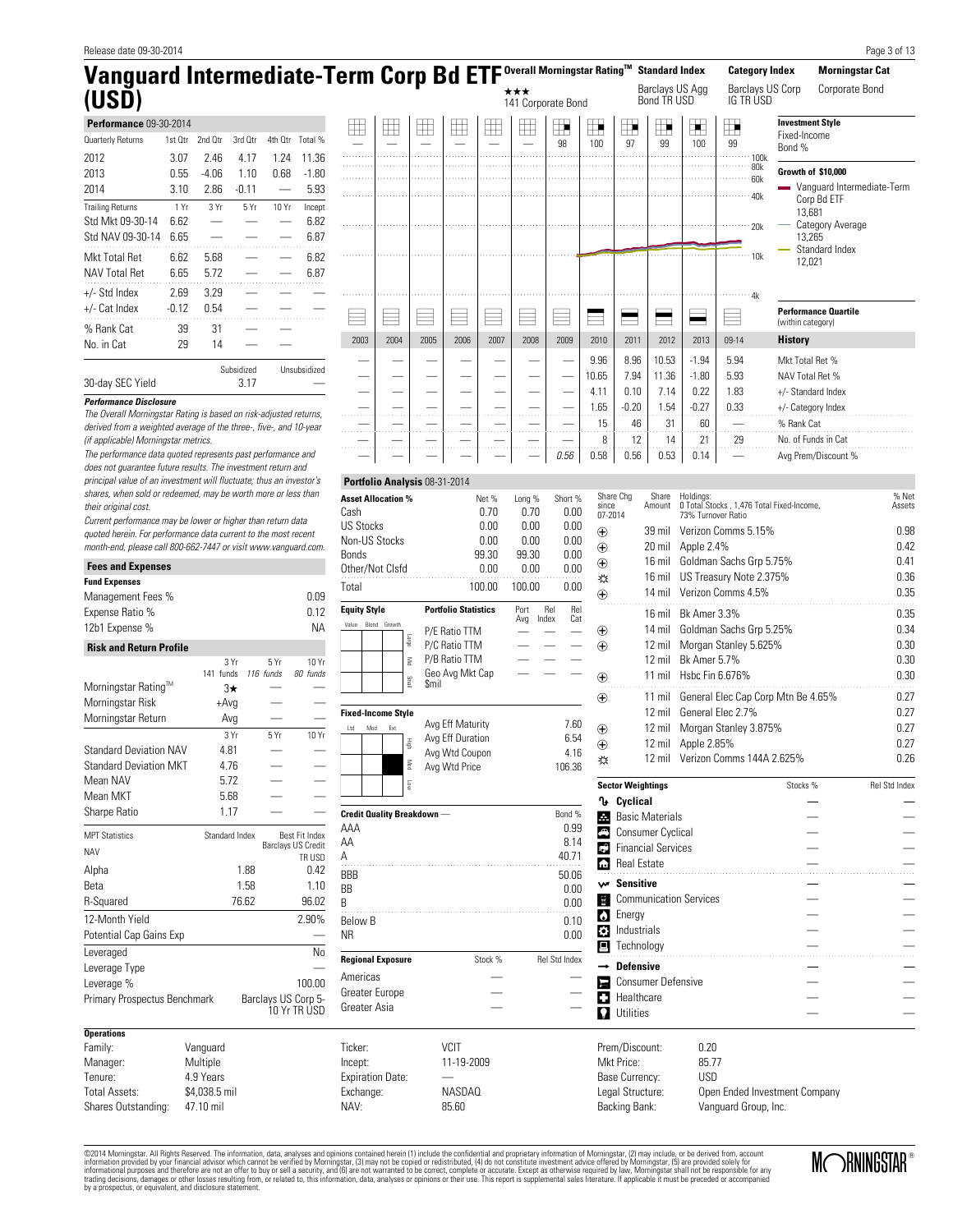| <b>Performance 09-30-2014</b> |         |         |            |         |              |  |  |  |  |  |  |  |
|-------------------------------|---------|---------|------------|---------|--------------|--|--|--|--|--|--|--|
| Quarterly Returns             | 1st Otr | 2nd Otr | 3rd Otr    | 4th Otr | Total %      |  |  |  |  |  |  |  |
| 2012                          | 13.40   | -5.46   | 5.21       | 2.83    | 15.98        |  |  |  |  |  |  |  |
| 2013                          | 12.89   | 2.37    | 7.69       | 8.60    | 35.15        |  |  |  |  |  |  |  |
| 2014                          | 3.28    | 4.51    | $-115$     |         | 6.69         |  |  |  |  |  |  |  |
| <b>Trailing Returns</b>       | 1 Yr    | 3Yr     | 5Yr        | 10 Yr   | Incept       |  |  |  |  |  |  |  |
| Std Mkt 09-30-14              | 15.83   |         | 17.03      | 10.30   | 9.63         |  |  |  |  |  |  |  |
| Std NAV 09-30-14              | 15.87   |         | 17.03      | 10.28   | 9.63         |  |  |  |  |  |  |  |
| Mkt Total Ret                 | 15.83   | 23.29   | 17.03      | 10.30   | 9.63         |  |  |  |  |  |  |  |
| <b>NAV Total Ret</b>          | 15.87   | 23.31   | 17.03      | 10.28   | 9.63         |  |  |  |  |  |  |  |
| $+/-$ Std Index               | $-3.87$ | 0.31    | 1.33       | 2.17    |              |  |  |  |  |  |  |  |
| +/- Cat Index                 | 0.04    | $-0.48$ | $-0.16$    | $-0.06$ |              |  |  |  |  |  |  |  |
| % Rank Cat                    | 23      | 52      | 34         | 15      |              |  |  |  |  |  |  |  |
| No. in Cat                    | 23      | 22      | 16         | 8       |              |  |  |  |  |  |  |  |
|                               |         |         | Subsidized |         | Unsubsidized |  |  |  |  |  |  |  |



The Overall Morningstar Rating is based on risk-adjusted returns, derived from a weighted average of the three-, five-, and 10-year

30-day SEC Yield 1.35

**Performance Disclosure**

٠

(if applicable) Morningstar metrics.

Current performance may be lower or higher than return data quoted herein. For performance data current to the most recent month-end, please call 800-662-7447 or visit www.vanguard.com.

| <b>Fees and Expenses</b>       |                      |           |                           |
|--------------------------------|----------------------|-----------|---------------------------|
| <b>Fund Expenses</b>           |                      |           |                           |
| Management Fees %              |                      |           | 0.07                      |
| Expense Ratio %                |                      |           | 0.09                      |
| 12b1 Expense %                 |                      |           | <b>NA</b>                 |
| <b>Risk and Return Profile</b> |                      |           |                           |
|                                | 3 Yr                 | 5Yr       | 10 Yr                     |
|                                | 326 funds            | 299 funds | 184 funds                 |
| Morningstar Rating™            | 4★                   | $4\star$  | 4★                        |
| Morningstar Risk               | -Avq                 | -Avg      | Avg                       |
| Morningstar Return             | $+Avg$               | $+Avg$    | $+Avg$                    |
|                                | 3 Yr                 | 5Yr       | 10 Yr                     |
| <b>Standard Deviation NAV</b>  | 12.49                | 15.46     | 17.77                     |
| <b>Standard Deviation MKT</b>  | 12.47                | 15.47     | 17.82                     |
| Mean NAV                       | 23.31                | 17.03     | 10.28                     |
| Mean MKT                       | 23.29                | 17.03     | 10.30                     |
| Sharpe Ratio                   | 1.75                 | 1.10      | 0.56                      |
| <b>MPT Statistics</b>          | Standard Index       |           | Best Fit Index            |
| <b>NAV</b>                     |                      |           | Morningstar Mid           |
| Alpha                          |                      | $-2.29$   | Cap TR USD<br>$-0.03$     |
| Beta                           |                      | 1.13      | 0.98                      |
| R-Squared                      |                      | 91.31     | 99.47                     |
| 12-Month Yield                 |                      |           | 1.11%                     |
|                                |                      |           |                           |
| Potential Cap Gains Exp        |                      |           |                           |
| Leveraged                      |                      |           | No                        |
| Leverage Type                  |                      |           |                           |
| Leverage %                     |                      |           | 100.00                    |
| Primary Prospectus Benchmark   |                      |           | CRSP US Mid Cap<br>TR USD |
| <b>Operations</b>              |                      |           |                           |
| Family:                        | Vanguard             |           |                           |
| Manager:                       | <b>Donald Butler</b> |           |                           |
| Tenure:                        | 16.4 Years           |           |                           |
| <b>Total Assets:</b>           | \$8,543.1 mil        |           |                           |
| Shares Outstanding:            | 73.06 mil            |           |                           |

| Asset Allocation %        | Net %                          | Long %      |              | Short %    |
|---------------------------|--------------------------------|-------------|--------------|------------|
| Cash                      | 0.24                           | 0.24        |              | 0.00       |
| US Stocks                 | 96.48                          | 96.48       |              | 0.00       |
| Non-US Stocks             | 3.28                           | 3.28        |              | 0.00       |
| Bonds                     | 0.00                           | 0.00        |              | 0.00       |
| Other/Not Clsfd           | 0.00                           | 0.00        |              | 0.00       |
| Total                     | 100.00                         | 100.00      |              | 0.00       |
| <b>Equity Style</b>       | <b>Portfolio Statistics</b>    | Port<br>Avg | Rel<br>Index | Rel<br>Cat |
| Value<br>Blend<br>Growth  | P/E Ratio TTM                  | 21.5        | 1.17         | 1.10       |
| etge                      | P/C Ratio TTM                  | 12.3        | 1.09         | 1.13       |
| Š                         | P/B Ratio TTM                  | 2.7         | 1.01         | 6.27       |
| lism                      | Geo Avg Mkt Cap 10732<br>\$mil |             | 0.15         | 1.30       |
| <b>Fixed-Income Style</b> |                                |             |              |            |
| Ltd<br>Mod<br>Ext         | Avg Eff Maturity               |             |              |            |
| High                      | Avg Eff Duration               |             |              |            |
|                           | Avg Wtd Coupon                 |             |              |            |
| Med                       | Avg Wtd Price                  |             |              |            |

—

**Portfolio Analysis** 08-31-2014

Low

| <b>Credit Quality Breakdown</b> - |            | Bond %               |
|-----------------------------------|------------|----------------------|
| AAA                               |            |                      |
| AA                                |            |                      |
| А                                 |            |                      |
| <b>BBB</b>                        |            |                      |
| BB                                |            |                      |
| B                                 |            |                      |
| Below B                           |            |                      |
| <b>NR</b>                         |            |                      |
| <b>Regional Exposure</b>          | Stock %    | <b>Rel Std Index</b> |
| Americas                          | 97.1       | 0.97                 |
| Greater Europe                    | 2.3        | 25.97                |
| Greater Asia                      | 0.6        |                      |
| Ticker:                           | VO         |                      |
| Incept:                           | 01-26-2004 |                      |

| Share Chg<br>since<br>07-2014 | Share<br>Amount             | Holdings:<br>375 Total Stocks, 2 Total Fixed-Income,<br>32% Turnover Ratio | % Net<br>Assets |               |
|-------------------------------|-----------------------------|----------------------------------------------------------------------------|-----------------|---------------|
| $_{\oplus}$                   | 4 mil                       | Western Digital Corp                                                       | 0.71            |               |
| $_{\oplus}$                   | 12 mil                      | Southwest Airlines Co                                                      | 0.68            |               |
| ⊕                             | 4 mil                       | Vertex Pharmaceuticals Inc.                                                |                 | 0.68          |
| ⊕                             | 5 mil                       | Delphi Automotive PLC                                                      | 0.65            |               |
| ⊕                             | 526,004                     | Chipotle Mexican Grill Inc Class A                                         |                 | 0.65          |
| $_{\oplus}$                   | 5 mil                       | Health Care REIT. Inc.                                                     |                 | 0.64          |
| ⊕                             | 4 mil                       | Moody's Corporation                                                        |                 | 0.62          |
| $_{\oplus}$                   | 2 mil                       | AvalonBay Communities Inc                                                  |                 | 0.62          |
| ⊕                             | 20 mil                      | Alcoa Inc                                                                  |                 | 0.60          |
| $_{\oplus}$                   | 5 mil                       | Seagate Technology PLC                                                     | .               | 0.60          |
| ⊕                             | 4 mil                       | Avago Technologies Ltd                                                     |                 | 0.57          |
| ⊕                             | $1$ mil                     | Sherwin-Williams Co                                                        |                 | 0.57          |
| ⊕                             | 6 mil                       | Mylan Inc                                                                  | 0.56            |               |
| ⊕                             | 5 mil                       | Cerner Corp                                                                | 0.55            |               |
| ⊕                             | 6 mil                       | United Continental Holdings Inc                                            |                 | 0.55          |
|                               | <b>Sector Weightings</b>    |                                                                            | Stocks %        | Rel Std Index |
| ∿                             | Cyclical                    |                                                                            | 39.5            | 1.30          |
| 로                             | <b>Basic Materials</b>      |                                                                            | 5.9             | 1.79          |
|                               | Consumer Cyclical           |                                                                            | 17.6            | 1.72          |
|                               | <b>C</b> Financial Services |                                                                            | 10.4            | 0.69          |
| Real Estate                   |                             |                                                                            | 2.93            |               |
| w Sensitive                   |                             |                                                                            | 38.7            | 0.90          |
| $\blacksquare$                |                             | <b>Communication Services</b>                                              | 1.5             | 0.37          |
| <b>C</b> Energy               |                             |                                                                            | 7.6             | 0.79          |
| <b>B</b> Industrials          |                             |                                                                            | 15.0            | 1.36          |
| Technology                    |                             |                                                                            | 14.5            | 0.81          |
| $\rightarrow$ Defensive       |                             |                                                                            | 21.8            | 0.81          |
|                               | Consumer Defensive          |                                                                            | 7.0             | 0.74          |
| C                             | Healthcare                  |                                                                            | 9.7             | 0.68          |
| Utilities<br>Ω                |                             |                                                                            | 5.1             | 1.69          |
|                               |                             |                                                                            |                 |               |

Prem/Discount: 0.02 Mkt Price: 117.31<br>Base Currency: USD Base Currency: Legal Structure: Open Ended Investment Company Backing Bank: Vanguard Group, Inc.

©2014 Morningstar. All Rights Reserved. The information, data, analyses and opinions contained herein (1) include the confidential and proprietary information of Morningstar, (2) may include, or be derived from, account<br>in by a prospectus, or equivalent, and disclosure statement.

Exchange: NYSE ARCA NAV: 117.29

Expiration Date:

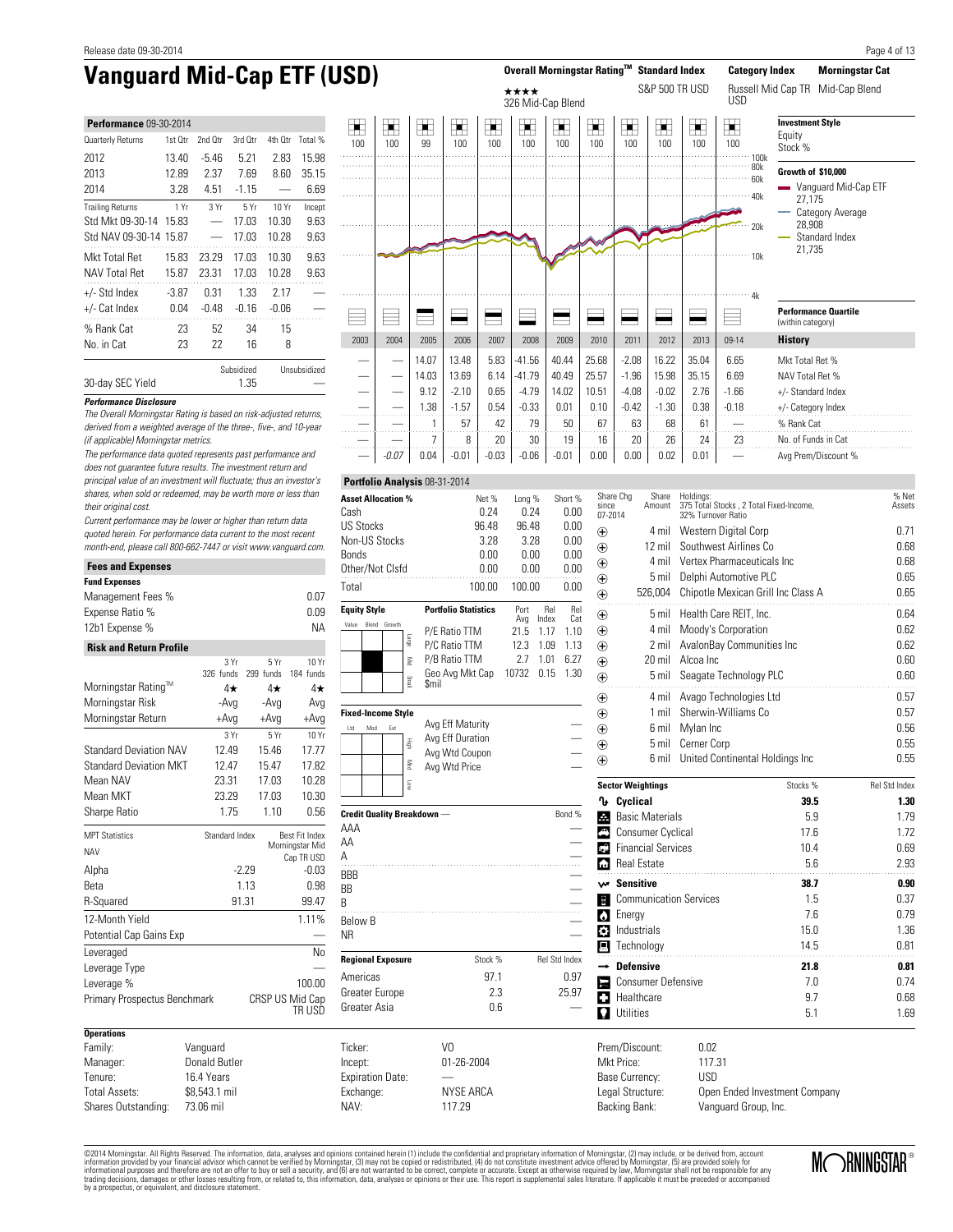| <b>Performance 09-30-2014</b> |          |         |            |         |              |  |  |  |  |  |  |  |  |
|-------------------------------|----------|---------|------------|---------|--------------|--|--|--|--|--|--|--|--|
| Quarterly Returns             | 1st Otr  | 2nd Otr | 3rd Otr    | 4th Otr | Total %      |  |  |  |  |  |  |  |  |
| 2012                          | 12.95    | $-3.46$ | 5.47       | 2.78    | 18.22        |  |  |  |  |  |  |  |  |
| 2013                          | 12.84    | 2 77    | 9.19       | 8.83    | 37.80        |  |  |  |  |  |  |  |  |
| 2014                          | 2.60     | 3.77    | $-5.48$    |         | 0.63         |  |  |  |  |  |  |  |  |
| <b>Trailing Returns</b>       | 1 Yr     | 3Yr     | 5Yr        | 10 Yr   | Incept       |  |  |  |  |  |  |  |  |
| Std Mkt 09-30-14              | 9.35     |         | 16.33      | 9.88    | 9.00         |  |  |  |  |  |  |  |  |
| Std NAV 09-30-14              | 9.51     |         | 16.27      | 9.85    | 9.01         |  |  |  |  |  |  |  |  |
| Mkt Total Ret                 | 9.35     | 23.54   | 16.33      | 9.88    | 9.00         |  |  |  |  |  |  |  |  |
| <b>NAV Total Ret</b>          | 9.51     | 23.56   | 16.27      | 9.85    | 9 N 1        |  |  |  |  |  |  |  |  |
| $+/-$ Std Index               | $-10.23$ | 0.56    | 0.57       | 1.74    |              |  |  |  |  |  |  |  |  |
| +/- Cat Index                 | 5.58     | 2.30    | 1.98       | 1.66    |              |  |  |  |  |  |  |  |  |
| % Rank Cat                    | 14       | 13      | 9          | 1       |              |  |  |  |  |  |  |  |  |
| No. in Cat                    | 23       | 17      | 13         | 4       |              |  |  |  |  |  |  |  |  |
|                               |          |         | Subsidized |         | Unsubsidized |  |  |  |  |  |  |  |  |



The Overall Morningstar Rating is based on risk-adjusted returns, derived from a weighted average of the three-, five-, and 10-year

30-day SEC Yield 1.42

**Performance Disclosure**

(if applicable) Morningstar metrics.

Current performance may be lower or higher than return data quoted herein. For performance data current to the most recent month-end, please call 800-662-7447 or visit www.vanguard.com.

| <b>Fees and Expenses</b>       |                   |                          |                    |  |  |  |  |  |  |
|--------------------------------|-------------------|--------------------------|--------------------|--|--|--|--|--|--|
| <b>Fund Expenses</b>           |                   |                          |                    |  |  |  |  |  |  |
| Management Fees %              |                   |                          | 0.06               |  |  |  |  |  |  |
| Expense Ratio %                |                   |                          | 0.09               |  |  |  |  |  |  |
| 12b1 Expense %                 |                   |                          | ΝA                 |  |  |  |  |  |  |
| <b>Risk and Return Profile</b> |                   |                          |                    |  |  |  |  |  |  |
|                                | 3 Yr<br>616 funds | 5Yr<br>563 funds         | 10 Yr<br>351 funds |  |  |  |  |  |  |
| Morningstar Rating™            | 4★                | $4\star$                 | 4★                 |  |  |  |  |  |  |
| Morningstar Risk               | Avg               | Avg                      | +Avq               |  |  |  |  |  |  |
| Morningstar Return             | $+Avg$            | $+Avg$                   | +Avg               |  |  |  |  |  |  |
|                                | 3Yr               | 5Yr                      | 10 Yr              |  |  |  |  |  |  |
| <b>Standard Deviation NAV</b>  | 14.38             | 17.81                    | 19.70              |  |  |  |  |  |  |
| <b>Standard Deviation MKT</b>  | 14.46             | 17.88                    | 19.78              |  |  |  |  |  |  |
| Mean NAV                       | 23.56             | 16.27                    | 9.85               |  |  |  |  |  |  |
| Mean MKT                       | 23.54             | 16.33                    | 9.88               |  |  |  |  |  |  |
| Sharpe Ratio                   | 1.55              | 0.94                     | 0.50               |  |  |  |  |  |  |
| <b>MPT Statistics</b>          | Standard Index    |                          | Best Fit Index     |  |  |  |  |  |  |
| <b>NAV</b>                     |                   |                          | Morningstar Small  |  |  |  |  |  |  |
| Alpha                          |                   | $-4.57$                  | Cap TR USD<br>1.18 |  |  |  |  |  |  |
| Reta                           |                   | 1.26                     | 0.99               |  |  |  |  |  |  |
| R-Squared                      |                   | 85.32                    | 99.45              |  |  |  |  |  |  |
| 12-Month Yield                 |                   |                          | 1.29%              |  |  |  |  |  |  |
| Potential Cap Gains Exp        |                   |                          |                    |  |  |  |  |  |  |
| Leveraged                      |                   |                          | No                 |  |  |  |  |  |  |
| Leverage Type                  |                   |                          |                    |  |  |  |  |  |  |
| Leverage %                     |                   |                          | 100.00             |  |  |  |  |  |  |
| Primary Prospectus Benchmark   |                   | <b>CRSP US Small Cap</b> |                    |  |  |  |  |  |  |
|                                |                   |                          | TR USD             |  |  |  |  |  |  |
| <b>Operations</b>              |                   |                          |                    |  |  |  |  |  |  |
| Family:                        | Vanguard          |                          |                    |  |  |  |  |  |  |
| Manager:                       | Michael Buek      |                          |                    |  |  |  |  |  |  |
| 22.8 Years<br>Tenure:          |                   |                          |                    |  |  |  |  |  |  |
| <b>Total Assets:</b>           | \$8,702.7 mil     |                          |                    |  |  |  |  |  |  |
| Shares Outstanding:            | 78.69 mil         |                          |                    |  |  |  |  |  |  |

| <b>Asset Allocation %</b> | Net %                       | Long %      |              | Short %    |
|---------------------------|-----------------------------|-------------|--------------|------------|
| Cash                      | 0.08                        | 0.08        |              | 0.00       |
| US Stocks                 | 98.26                       | 98.26       |              | 0.00       |
| Non-US Stocks             | 1.62                        |             | 0.00<br>1.62 |            |
| Bonds                     | 0.00                        | 0.00        |              | 0.00       |
| Other/Not Clsfd           | 0.04                        | 0.04        |              | 0.00       |
| Total                     | 100.00                      | 100.00      |              | 0.00       |
|                           |                             |             |              |            |
| <b>Equity Style</b>       | <b>Portfolio Statistics</b> | Port<br>Ava | Rel<br>Index | Rel<br>Cat |
| Growth<br>Value<br>Blend  | P/E Ratio TTM               | 21.2        | 1.15         | 1.06       |
|                           | ebien<br>P/C Ratio TTM      | 11.4        | 1.02         | 0.98       |
|                           | P/B Ratio TTM<br>Š          | 2.3         | 0.87         | 4.87       |

—

**Portfolio Analysis** 08-31-2014

| <b>Fixed-Income Style</b> |     |     |                      |                                                                         |        |
|---------------------------|-----|-----|----------------------|-------------------------------------------------------------------------|--------|
| Ltd                       | Mod | Ext | 毒<br>Med<br><b>S</b> | Avg Eff Maturity<br>Avg Eff Duration<br>Avg Wtd Coupon<br>Avg Wtd Price |        |
| AAA<br>AA                 |     |     |                      | <b>Credit Quality Breakdown</b> -                                       | Bond % |

 $\overline{A}$   $\qquad \qquad$ BBB —  $\overline{\phantom{a}}$ BB B and  $\overline{B}$ Below B  $\qquad$   $\qquad$   $\qquad$   $\qquad$   $\qquad$   $\qquad$   $\qquad$   $\qquad$   $\qquad$   $\qquad$   $\qquad$   $\qquad$   $\qquad$   $\qquad$   $\qquad$   $\qquad$   $\qquad$   $\qquad$   $\qquad$   $\qquad$   $\qquad$   $\qquad$   $\qquad$   $\qquad$   $\qquad$   $\qquad$   $\qquad$   $\qquad$   $\qquad$   $\qquad$   $\qquad$   $\qquad$   $\qquad$   $\qquad$   $\qquad$   $\q$  $N$ R  $-$ **Regional Exposure** Stock % Rel Std Index Americas 98.8 0.99 Greater Europe 0.8 9.48 Greater Asia  $\overline{0.4}$  and  $\overline{0.4}$  and  $\overline{0.4}$  and  $\overline{0.4}$  and  $\overline{0.4}$  and  $\overline{0.4}$  and  $\overline{0.4}$  and  $\overline{0.4}$  and  $\overline{0.4}$  and  $\overline{0.4}$  and  $\overline{0.4}$  and  $\overline{0.4}$  and  $\overline{0.4}$  and  $\overline{0.4}$  and

| Share Chg              | Share                         | Holdings:                                                       | % Net                |
|------------------------|-------------------------------|-----------------------------------------------------------------|----------------------|
| since<br>07-2014       | Amount                        | 1,467 Total Stocks, 1 Total Fixed-Income,<br>29% Turnover Ratio | Assets               |
| $_{\oplus}$            | 1 mil                         | Salix Pharmaceuticals Ltd                                       | 0.34                 |
| $\bigoplus$            | 3 mil                         | Foot Locker Inc.                                                | 0.29                 |
| $\bigoplus$            | 1 mil                         | Harman International Industries Inc.                            | 0.28                 |
| $_{\oplus}$            | 835,570                       | <b>Cooper Companies</b>                                         | 0.28                 |
| $_{\oplus}$            | 4 mil                         | Gannett Co Inc                                                  | 0.27                 |
| $\bigoplus$            | 3 mil                         | Trinity Industries Inc                                          | 0.27                 |
| $\bigoplus$            | 3 mil                         | Arthur J Gallagher & Co                                         | 0.26                 |
| $_{\oplus}$            | $1$ mil                       | Snap-on Inc                                                     | 0.26                 |
| $\bigoplus$            | 2 mil                         | InterMune Inc.                                                  | 0.26                 |
| $_{\oplus}$            | 2 mil                         | Avis Budget Group Inc                                           | 0.25                 |
| $\bigoplus$            | 2 mil                         | Packaging Corp of America                                       | 0.24                 |
| $\bigoplus$            | 446,247                       | 0.24                                                            |                      |
| $\bigoplus$            | 4 mil                         | Goodyear Tire & Rubber Co                                       | 0.24                 |
| $\bigoplus$            | $1$ mil                       | Medivation Inc                                                  | 0.23                 |
| $\bigoplus$            | 3 mil                         | Alkermes PLC                                                    | 0.23                 |
|                        | <b>Sector Weightings</b>      | Stocks %                                                        | <b>Rel Std Index</b> |
| ባ∗                     | Cyclical                      | 44.0                                                            | 1.45                 |
| Æ.                     | <b>Basic Materials</b>        | 5.5                                                             | 1.67                 |
|                        | Consumer Cyclical             | 14.7                                                            | 1.44                 |
| гĴ                     | <b>Financial Services</b>     | 12.3                                                            | 0.82                 |
| A                      | <b>Real Estate</b>            | 11.5                                                            | 6.00                 |
| w Sensitive            |                               | 38.7                                                            | 0.90                 |
| H                      | <b>Communication Services</b> | 0.9                                                             | 0.23                 |
| <b>Colla</b> Energy    |                               | 5.5                                                             | 0.57                 |
| м                      | Industrials                   | 17.1                                                            | 1.55                 |
|                        | $\blacksquare$ Technology     | 15.2                                                            | 0.84                 |
|                        | <b>Defensive</b>              | 17.3                                                            | 0.65                 |
|                        | <b>Consumer Defensive</b>     | 3.4                                                             | 0.36                 |
|                        | Healthcare                    | 10.2                                                            | 0.71                 |
|                        | <b>Utilities</b>              | 3.7                                                             | 1.23                 |
|                        | Prem/Discount:                | -0.06                                                           |                      |
| M <sub>kt</sub> Prico: |                               | 110.62                                                          |                      |

Mkt Price: 110.63 Base Currency: Legal Structure: Open Ended Investment Company Backing Bank: Vanguard Group, Inc.

©2014 Morningstar. All Rights Reserved. The information, data, analyses and opinions contained herein (1) include the confidential and proprietary information of Morningstar, (2) may include, or be derived from, account<br>in by a prospectus, or equivalent, and disclosure statement.

110.70

Ticker: VB Incept: 01-26-2004

Exchange: NYSE ARCA<br>
NAV: 110.70

Expiration Date:

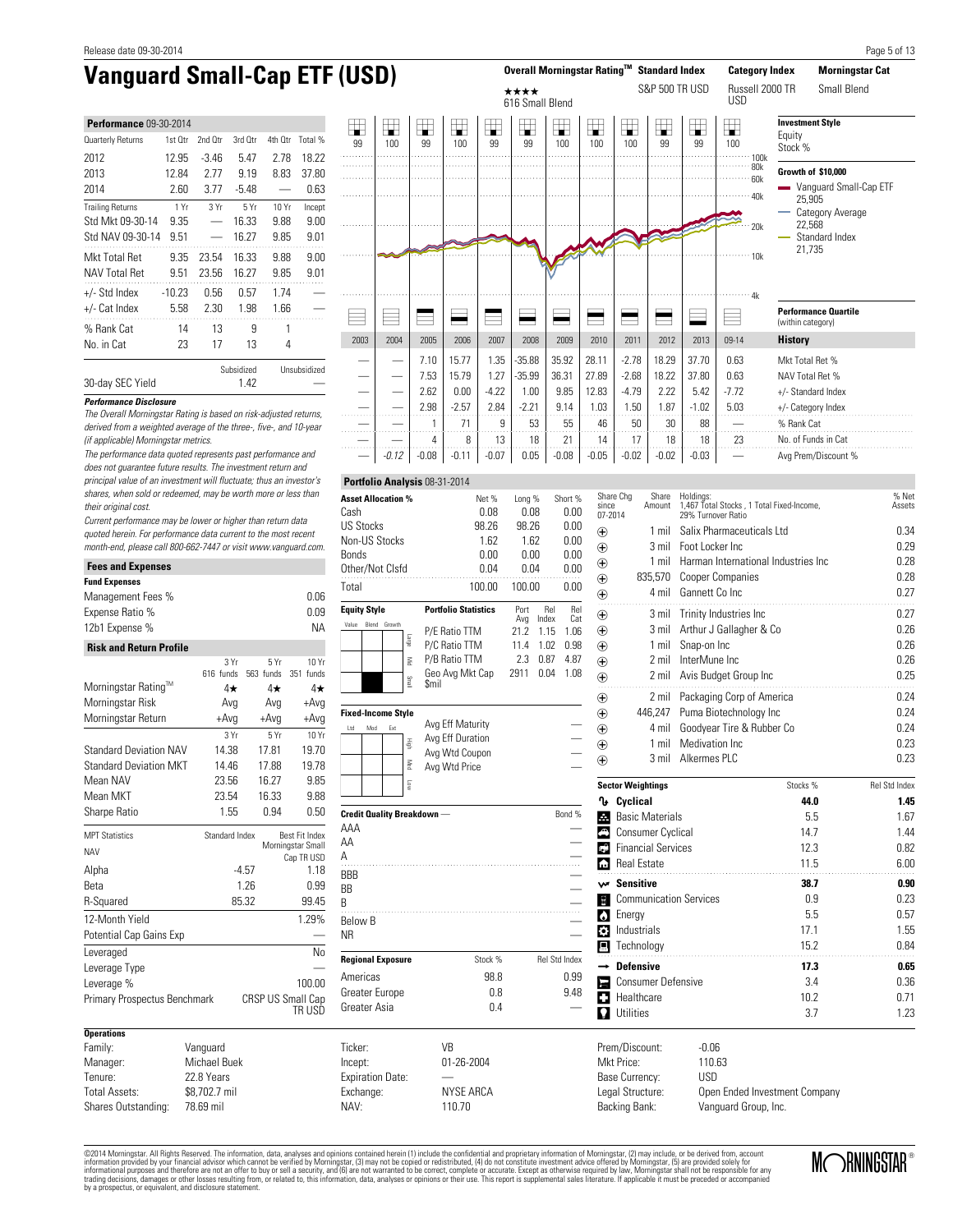| <b>Performance 09-30-2014</b> |         |                |            |         |              |  |  |  |  |  |  |  |  |
|-------------------------------|---------|----------------|------------|---------|--------------|--|--|--|--|--|--|--|--|
| Quarterly Returns             | 1st Otr | 2nd Otr        | 3rd Otr    | 4th Otr | Total %      |  |  |  |  |  |  |  |  |
| 2012                          | 0.21    | 2.13           | 1.58       | 0.07    | 4.04         |  |  |  |  |  |  |  |  |
| 2013                          | -0.03   | -2.43          | 0.57       | -0.24   | $-2.14$      |  |  |  |  |  |  |  |  |
| 2014                          | 1.97    | 1.93           | 0.21       |         | 4.15         |  |  |  |  |  |  |  |  |
| <b>Trailing Returns</b>       | 1 Yr    | 3Yr            | 5Yr        | 10 Yr   | Incept       |  |  |  |  |  |  |  |  |
| Std Mkt 09-30-14              | 4.05    |                | 3.97       |         | 4.90         |  |  |  |  |  |  |  |  |
| Std NAV 09-30-14              | 3.90    |                | 4.03       |         | 4.89         |  |  |  |  |  |  |  |  |
| Mkt Total Ret                 | 4.05    | 2.35           | 3.97       |         | 4.90         |  |  |  |  |  |  |  |  |
| NAV Total Ret                 | 3.90    | 2.33           | 4.03       |         | 4.89         |  |  |  |  |  |  |  |  |
| +/- Std Index                 | $-0.05$ | -0.11          | $-0.09$    |         |              |  |  |  |  |  |  |  |  |
| +/- Cat Index                 | $-0.05$ | -0.09<br>-0.11 |            |         |              |  |  |  |  |  |  |  |  |
| % Rank Cat                    | 46      | 30             | 15         |         |              |  |  |  |  |  |  |  |  |
| No. in Cat                    | 14      | 11             | 8          |         |              |  |  |  |  |  |  |  |  |
|                               |         |                | Subsidized |         | Unsubsidized |  |  |  |  |  |  |  |  |

| <b>Vanguard Total Bond Market ETF (USD)</b>                                                        |         |         |                    |         |              |         |      |      |       |         |              |      |                            |         | Overall Morningstar Rating™ Standard Index |         | <b>Category Index</b>                | <b>Morningstar Cat</b>           |
|----------------------------------------------------------------------------------------------------|---------|---------|--------------------|---------|--------------|---------|------|------|-------|---------|--------------|------|----------------------------|---------|--------------------------------------------|---------|--------------------------------------|----------------------------------|
|                                                                                                    |         |         |                    |         |              |         |      |      |       |         | $\star\star$ |      | 929 Intermediate-Term Bond |         | Barclays US Agg<br>Bond TR USD             |         | Barclays US Agg<br>Bond TR USD       | Intermediate-Term<br><b>Bond</b> |
| <b>Performance 09-30-2014</b>                                                                      |         |         |                    |         |              | ш.<br>Æ | H    | ₫    | $\pm$ | л.<br>F | ĦŦ           | H    | ĦŦ                         | Ħ       |                                            |         | Ŧ                                    | <b>Investment Style</b>          |
| Quarterly Returns                                                                                  | 1st Otr | 2nd Otr | 3rd Otr            | 4th Otr | Total %      | 99      | 98   | 98   | 99    | 98      | 98           | 94   | 98                         | 94      | ╫<br>92                                    | 96      | 95                                   | Fixed-Income<br>Bond %           |
| 2012                                                                                               | 0.21    | 2.13    | 1.58               | 0.07    | 4.04         |         |      |      |       |         |              |      |                            |         |                                            |         | .100k                                |                                  |
| 2013                                                                                               | $-0.03$ | $-2.43$ | 0.57               | $-0.24$ | $-2.14$      |         |      |      |       |         |              |      |                            |         |                                            |         | $-80k$<br>$\cdots \cdots \cdots$ 60k | Growth of \$10,000               |
| 2014                                                                                               | 1.97    | 1.93    | 0.21               |         | 4.15         |         |      |      |       |         |              |      |                            |         |                                            |         |                                      | Vanguard Total Bond Market       |
| <b>Trailing Returns</b>                                                                            | 1 Yr    | 3 Yr    | 5Yr                | 10 Yr   | Incept       |         |      |      |       |         |              |      |                            |         |                                            |         | 40k                                  | <b>FTF</b><br>14,232             |
| Std Mkt 09-30-14                                                                                   | 4.05    |         | 3.97               |         | 4.90         |         |      |      |       |         |              |      |                            |         |                                            |         | 20k                                  | Category Average                 |
| Std NAV 09-30-14                                                                                   | 3.90    |         | 4.03               |         | 4.89         |         |      |      |       |         |              |      |                            |         |                                            |         |                                      | 14.665                           |
| Mkt Total Ret                                                                                      | 4.05    | 2.35    | 3.97               |         | 4.90         |         |      |      |       |         |              |      |                            |         |                                            |         | 10k                                  | Standard Index<br>14,270         |
| <b>NAV Total Ret</b>                                                                               | 3.90    | 2.33    | 4.03               |         | 4.89         |         |      |      |       |         |              |      |                            |         |                                            |         |                                      |                                  |
| +/- Std Index                                                                                      | $-0.05$ | $-0.11$ | $-0.09$            |         |              |         |      |      |       |         |              |      |                            |         |                                            |         |                                      |                                  |
| +/- Cat Index                                                                                      | $-0.05$ | $-0.11$ | $-0.09$            |         |              |         |      |      |       |         |              |      |                            |         |                                            |         |                                      | <b>Performance Quartile</b>      |
| % Rank Cat                                                                                         | 46      | 30      | 15                 |         |              |         |      |      |       |         |              |      |                            |         | e e                                        |         |                                      | (within category)                |
| No. in Cat                                                                                         | 14      | 11      | 8                  |         |              | 2003    | 2004 | 2005 | 2006  | 2007    | 2008         | 2009 | 2010                       | 2011    | 2012                                       | 2013    | 09-14                                | <b>History</b>                   |
|                                                                                                    |         |         |                    |         |              |         |      |      |       |         | 7.66         | 3.33 | 6.20                       | 7.92    | 3.89                                       | $-2.10$ | 4.13                                 | Mkt Total Ret %                  |
| 30-day SEC Yield                                                                                   |         |         | Subsidized<br>2.15 |         | Unsubsidized |         |      |      |       |         | 5.18         | 6.03 | 6.51                       | 7.71    | 4.04                                       | $-2.14$ | 4.15                                 | NAV Total Ret %                  |
|                                                                                                    |         |         |                    |         |              |         |      |      |       |         | $-0.06$      | 0.10 | $-0.04$                    | $-0.13$ | $-0.17$                                    | $-0.12$ | 0.05                                 | +/- Standard Index               |
| <b>Performance Disclosure</b><br>The Overall Morningstar Rating is based on risk-adjusted returns, |         |         |                    |         |              |         |      |      |       |         | $-0.06$      | 0.10 | $-0.04$                    | $-0.13$ | $-0.17$                                    | $-0.12$ | 0.05                                 | +/- Category Index               |
| derived from a weighted average of the three-, five-, and 10-year                                  |         |         |                    |         |              |         |      |      |       |         | 62           | 67   | 80                         | 27      | 67                                         | 61      |                                      | % Rank Cat                       |
| (if applicable) Morningstar metrics.                                                               |         |         |                    |         |              |         |      |      |       |         | 9            |      | 11                         | 20      | 22                                         | 14      | 14                                   | No. of Funds in Cat              |
| The performance data quoted represents past performance and                                        |         |         |                    |         |              |         |      |      |       | 0.35    | 0.72         | 0.61 | 0.11                       | 0.13    | 0.13                                       | 0.07    |                                      | Avg Prem/Discount %              |
| doge not quarantoo futuro roculte. The invoctment return and                                       |         |         |                    |         |              |         |      |      |       |         |              |      |                            |         |                                            |         |                                      |                                  |

×

Current performance may be lower or higher than return data quoted herein. For performance data current to the most recent month-end, please call 800-662-7447 or visit www.vanguard.com.

| <b>Risk and Return Profile</b><br>3 Yr<br>5Yr<br>808 funds<br>929 funds<br>574 funds<br>Morningstar Rating™<br>$2\star$<br>$2\star$<br>Morningstar Risk<br>Avg<br>Avg<br>Morningstar Return<br>-Avq<br>-Avq<br>3 Yr<br>5Yr<br>10 Yr<br><b>Standard Deviation NAV</b><br>2.74<br>2.94<br><b>Standard Deviation MKT</b><br>2.76<br>2.91<br>Mean NAV<br>2.33<br>4.03<br>Mean MKT<br>2.35<br>3.97<br>Sharpe Ratio<br>0.83<br>1.34<br>Standard Index<br>Best Fit Index<br>Morningstar Core<br>Bond MCBI TR<br>$-0.16$<br>1.03<br>R-Squared<br>99.32<br>2.58%<br>Potential Cap Gains Exp<br>Leveraged<br>Leverage Type<br>Leverage %<br>Barclays US Agg<br>Primary Prospectus Benchmark<br>Float Adj TR USD<br><b>Operations</b><br>Family:<br>Vanguard<br>Joshua Barrickman<br>Manager:<br>1.7 Years<br>\$23,376.5 mil | <b>Fees and Expenses</b> |            |           |
|-------------------------------------------------------------------------------------------------------------------------------------------------------------------------------------------------------------------------------------------------------------------------------------------------------------------------------------------------------------------------------------------------------------------------------------------------------------------------------------------------------------------------------------------------------------------------------------------------------------------------------------------------------------------------------------------------------------------------------------------------------------------------------------------------------------------|--------------------------|------------|-----------|
|                                                                                                                                                                                                                                                                                                                                                                                                                                                                                                                                                                                                                                                                                                                                                                                                                   | <b>Fund Expenses</b>     |            |           |
|                                                                                                                                                                                                                                                                                                                                                                                                                                                                                                                                                                                                                                                                                                                                                                                                                   | Management Fees %        |            | 0.05      |
|                                                                                                                                                                                                                                                                                                                                                                                                                                                                                                                                                                                                                                                                                                                                                                                                                   | Expense Ratio %          |            | 0.08      |
|                                                                                                                                                                                                                                                                                                                                                                                                                                                                                                                                                                                                                                                                                                                                                                                                                   | 12b1 Expense %           |            | <b>NA</b> |
|                                                                                                                                                                                                                                                                                                                                                                                                                                                                                                                                                                                                                                                                                                                                                                                                                   |                          |            |           |
|                                                                                                                                                                                                                                                                                                                                                                                                                                                                                                                                                                                                                                                                                                                                                                                                                   |                          |            | 10 Yr     |
|                                                                                                                                                                                                                                                                                                                                                                                                                                                                                                                                                                                                                                                                                                                                                                                                                   |                          |            |           |
|                                                                                                                                                                                                                                                                                                                                                                                                                                                                                                                                                                                                                                                                                                                                                                                                                   |                          |            |           |
|                                                                                                                                                                                                                                                                                                                                                                                                                                                                                                                                                                                                                                                                                                                                                                                                                   |                          |            |           |
|                                                                                                                                                                                                                                                                                                                                                                                                                                                                                                                                                                                                                                                                                                                                                                                                                   |                          |            |           |
|                                                                                                                                                                                                                                                                                                                                                                                                                                                                                                                                                                                                                                                                                                                                                                                                                   |                          |            |           |
|                                                                                                                                                                                                                                                                                                                                                                                                                                                                                                                                                                                                                                                                                                                                                                                                                   |                          |            |           |
|                                                                                                                                                                                                                                                                                                                                                                                                                                                                                                                                                                                                                                                                                                                                                                                                                   |                          |            |           |
|                                                                                                                                                                                                                                                                                                                                                                                                                                                                                                                                                                                                                                                                                                                                                                                                                   |                          |            |           |
|                                                                                                                                                                                                                                                                                                                                                                                                                                                                                                                                                                                                                                                                                                                                                                                                                   |                          |            |           |
|                                                                                                                                                                                                                                                                                                                                                                                                                                                                                                                                                                                                                                                                                                                                                                                                                   |                          |            |           |
|                                                                                                                                                                                                                                                                                                                                                                                                                                                                                                                                                                                                                                                                                                                                                                                                                   | <b>MPT Statistics</b>    |            |           |
|                                                                                                                                                                                                                                                                                                                                                                                                                                                                                                                                                                                                                                                                                                                                                                                                                   | <b>NAV</b>               |            |           |
|                                                                                                                                                                                                                                                                                                                                                                                                                                                                                                                                                                                                                                                                                                                                                                                                                   | Alpha                    |            | $-0.30$   |
|                                                                                                                                                                                                                                                                                                                                                                                                                                                                                                                                                                                                                                                                                                                                                                                                                   | Beta                     |            | 1.03      |
|                                                                                                                                                                                                                                                                                                                                                                                                                                                                                                                                                                                                                                                                                                                                                                                                                   |                          |            | 99.33     |
|                                                                                                                                                                                                                                                                                                                                                                                                                                                                                                                                                                                                                                                                                                                                                                                                                   | 12-Month Yield           |            |           |
|                                                                                                                                                                                                                                                                                                                                                                                                                                                                                                                                                                                                                                                                                                                                                                                                                   |                          |            |           |
|                                                                                                                                                                                                                                                                                                                                                                                                                                                                                                                                                                                                                                                                                                                                                                                                                   |                          |            | No        |
|                                                                                                                                                                                                                                                                                                                                                                                                                                                                                                                                                                                                                                                                                                                                                                                                                   |                          |            |           |
|                                                                                                                                                                                                                                                                                                                                                                                                                                                                                                                                                                                                                                                                                                                                                                                                                   |                          |            | 100.00    |
|                                                                                                                                                                                                                                                                                                                                                                                                                                                                                                                                                                                                                                                                                                                                                                                                                   |                          |            |           |
|                                                                                                                                                                                                                                                                                                                                                                                                                                                                                                                                                                                                                                                                                                                                                                                                                   |                          |            |           |
|                                                                                                                                                                                                                                                                                                                                                                                                                                                                                                                                                                                                                                                                                                                                                                                                                   |                          |            |           |
|                                                                                                                                                                                                                                                                                                                                                                                                                                                                                                                                                                                                                                                                                                                                                                                                                   |                          |            |           |
|                                                                                                                                                                                                                                                                                                                                                                                                                                                                                                                                                                                                                                                                                                                                                                                                                   | Tenure:                  |            |           |
|                                                                                                                                                                                                                                                                                                                                                                                                                                                                                                                                                                                                                                                                                                                                                                                                                   | <b>Total Assets:</b>     |            |           |
|                                                                                                                                                                                                                                                                                                                                                                                                                                                                                                                                                                                                                                                                                                                                                                                                                   | Shares Outstanding:      | 285.32 mil |           |

| Portfolio Analysis 08-31-2014                                                                                      |                                                                                   |                                                                                                                      |                                                                                                                                                                                                                           |
|--------------------------------------------------------------------------------------------------------------------|-----------------------------------------------------------------------------------|----------------------------------------------------------------------------------------------------------------------|---------------------------------------------------------------------------------------------------------------------------------------------------------------------------------------------------------------------------|
| <b>Asset Allocation %</b><br>Cash<br><b>US Stocks</b><br>Non-US Stocks<br><b>Bonds</b><br>Other/Not Clsfd<br>Total | Net %<br>4.54<br>0.00<br>0.00<br>95.43<br>0.03<br>100.00                          | Long %<br>Short %<br>4.54<br>0.00<br>0.00<br>0.00<br>0.00<br>0.00<br>95.43<br>0.00<br>0.03<br>0.00<br>100.00<br>0.00 | Share Chg<br>Sha<br>since<br>Amoı<br>07-2014<br>806 r<br>732 r<br>651 r<br>淼<br>629 r<br>$\bigoplus$<br>664 r                                                                                                             |
| <b>Equity Style</b>                                                                                                | <b>Portfolio Statistics</b>                                                       | Port<br>Rel<br>Rel                                                                                                   | 652 r                                                                                                                                                                                                                     |
| Blend<br>Growth<br>Value<br>ebien<br>Š<br>lism                                                                     | P/E Ratio TTM<br>P/C Ratio TTM<br>P/B Ratio TTM<br>Geo Avg Mkt Cap<br><b>Smil</b> | Index<br>Cat<br>Avg                                                                                                  | 644 r<br>⊖<br>626 r<br>431 r<br>565 r<br>557 r                                                                                                                                                                            |
| <b>Fixed-Income Style</b>                                                                                          |                                                                                   |                                                                                                                      | 536 r<br>淼                                                                                                                                                                                                                |
| Ltd<br>Mod<br>Ext<br>電<br>Mec                                                                                      | Avg Eff Maturity<br>Avg Eff Duration<br>Avg Wtd Coupon<br>Avg Wtd Price           | 7.70<br>5.60<br>3.56<br>107.53                                                                                       | $\bigoplus$<br>490 r<br>543 r<br>541 r                                                                                                                                                                                    |
| <b>S</b>                                                                                                           |                                                                                   |                                                                                                                      | <b>Sector Weighting</b>                                                                                                                                                                                                   |
| <b>Credit Quality Breakdown</b><br>AAA<br>AA<br>А<br><b>BBB</b><br><b>BB</b><br>B<br><b>Below B</b><br><b>NR</b>   |                                                                                   | Bond %<br>69.87<br>4.20<br>12.55<br>13.38<br>0.00<br>0.00<br>0.00<br>0.00                                            | ∿<br>Cyclical<br>м<br><b>Basic Mate</b><br>A<br>Consumer<br><b>Financial S</b><br>$\mathbb{Q}^2$<br><b>Real Estate</b><br>M<br>w Sensitive<br>H<br>Communic<br><b>C</b> Energy<br><b>3</b> Industrials<br>Д<br>Technology |
| <b>Regional Exposure</b>                                                                                           | Stock %                                                                           | Rel Std Index                                                                                                        | <b>Defensive</b>                                                                                                                                                                                                          |
| Americas<br>Greater Europe<br>Greater Asia                                                                         |                                                                                   |                                                                                                                      | Consumer<br>Е<br>Healthcare<br><b>Utilities</b>                                                                                                                                                                           |
| Ticker:<br>Incept:<br><b>Expiration Date:</b><br>Exchange:<br>NAV:                                                 | BND<br>04-03-2007<br><b>NYSE ARCA</b><br>81.79                                    |                                                                                                                      | Prem/Discount:<br>Mkt Price:<br>Base Currency:<br>Legal Structure<br>Backing Bank:                                                                                                                                        |

| Share Chg<br>since<br>07-2014 | Share<br>Amount           | Holdings:<br>0 Total Stocks, 14,989 Total Fixed-Income,<br>73% Turnover Ratio |          | % Net<br>Assets      |
|-------------------------------|---------------------------|-------------------------------------------------------------------------------|----------|----------------------|
|                               | $806$ mil                 | US Treasury Note 0.375%                                                       |          | 0.63                 |
|                               | 732 mil                   | US Treasury Note 0.25%                                                        |          | 0.57                 |
| 淼                             | 651 mil                   | <b>GNMA</b>                                                                   |          | 0.54                 |
| ⊕                             | 629 mil                   | US Treasury Note 3.625%                                                       |          | 0.54                 |
|                               | 664 mil                   | US Treasury Note 1.5%                                                         |          | 0.52                 |
|                               | 652 mil                   | US Treasury Note 0.375%                                                       |          | 0.51                 |
| ⊖                             | 644 mil                   | US Treasury Note 0.25%                                                        |          | 0.50                 |
|                               | $626$ mil                 | US Treasury Note 1.75%                                                        |          | 0.47                 |
|                               | 431 mil                   | US Treasury Bond 6.25%                                                        |          | 0.45                 |
|                               | 565 mil                   | US Treasury Note 0.625%                                                       |          | 0.44                 |
|                               | 557 mil                   | US Treasury Note 0.875%                                                       |          | 0.44                 |
| 淼                             | 536 mil                   | Govt Natl Mtg Asso 3.5%                                                       |          | 0.44                 |
| ⊕                             | 490 mil                   | US Treasury Note 4.75%                                                        |          | 0.43                 |
|                               | 543 mil                   | US Treasury Note 0.375%                                                       |          | 0.43                 |
|                               | 541 mil                   | US Treasury Note 1%                                                           |          | 0.42                 |
| <b>Sector Weightings</b>      |                           |                                                                               | Stocks % | <b>Rel Std Index</b> |
| Cyclical<br>∿                 |                           |                                                                               |          |                      |
| E.                            | <b>Basic Materials</b>    |                                                                               |          |                      |
| ⊕                             | Consumer Cyclical         |                                                                               |          |                      |
| ÇĴ                            | <b>Financial Services</b> |                                                                               |          |                      |
| 仚                             | <b>Real Estate</b>        |                                                                               |          |                      |
| w Sensitive                   |                           |                                                                               |          |                      |
| E                             |                           | <b>Communication Services</b>                                                 |          |                      |
| 6<br>Energy                   |                           |                                                                               |          |                      |
| ¢                             | Industrials               |                                                                               |          |                      |
| $\blacksquare$                | Technology                |                                                                               |          |                      |
| $\rightarrow$ Defensive       |                           |                                                                               |          |                      |
|                               | Consumer Defensive        |                                                                               |          |                      |
| <b>B</b> Healthcare           |                           |                                                                               |          |                      |
| Ω<br>Utilities                |                           |                                                                               |          |                      |
|                               |                           |                                                                               |          |                      |
| Prem/Discount:<br>Mkt Price:  |                           | 0.17<br>81.93                                                                 |          |                      |
|                               |                           |                                                                               |          |                      |

gal Structure: **Open Ended Investment Company** Backing Bank: Vanguard Group, Inc.

@2014 Morningstar, All Rights Reserved. The information, data, analyses and opinions contained heri (1) include the confidential and proprietary information provided by your financial advisor which cannot be verified by Mo

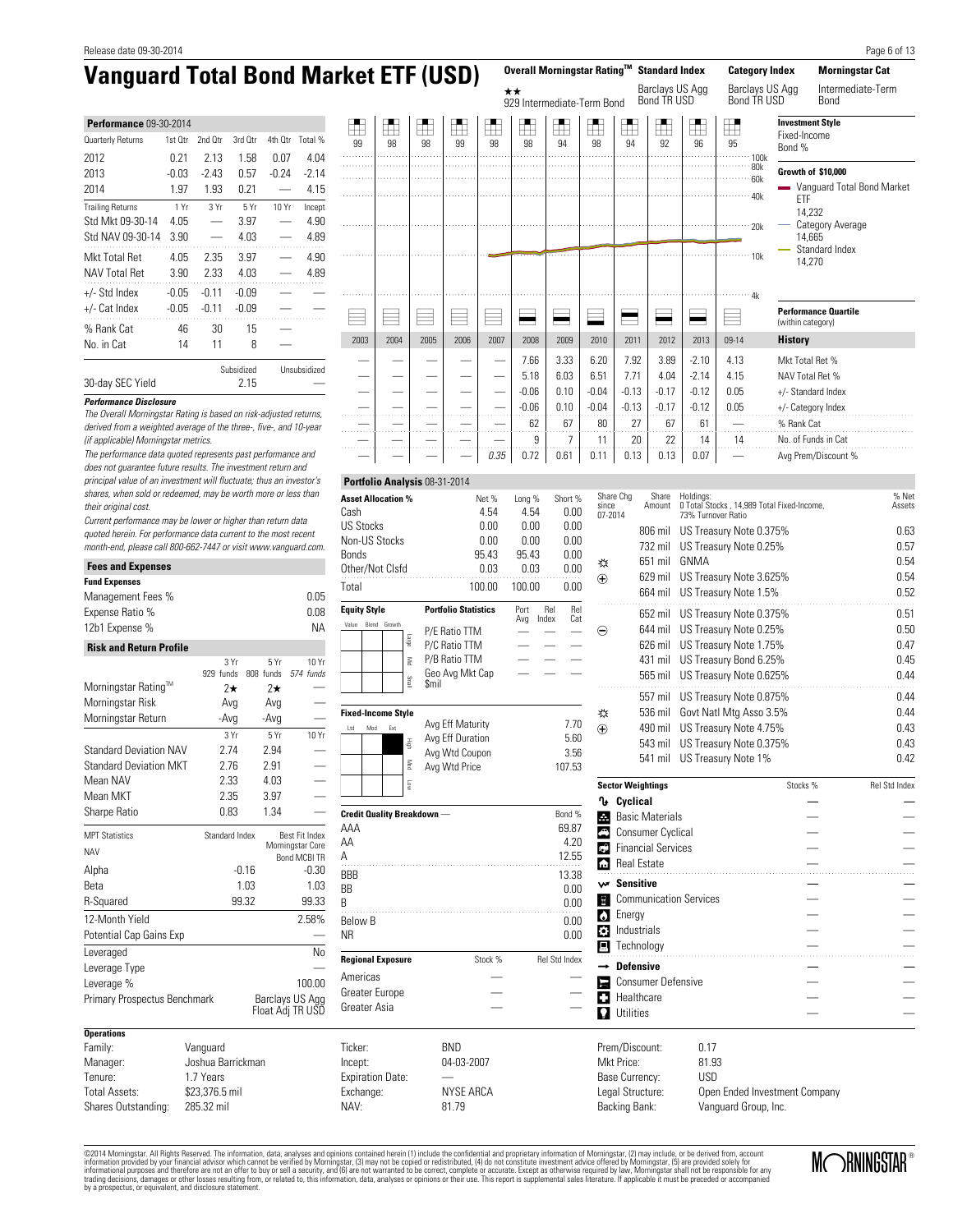| <b>Performance 09-30-2014</b> |         |              |         |         |         |  |  |  |
|-------------------------------|---------|--------------|---------|---------|---------|--|--|--|
| Quarterly Returns             | 1st Otr | 2nd Otr      | 3rd Otr | 4th Otr | Total % |  |  |  |
| 2012                          | 10.58   | $-2.42$      | 5.80    | 0.90    | 15.19   |  |  |  |
| 2013                          | 12.21   | 3.86         | 3.61    | 10.18   | 33.03   |  |  |  |
| 2014                          | 2.82    | 4.28         | 0.81    |         | 8.10    |  |  |  |
| <b>Trailing Returns</b>       | 1 Yr    | 3Yr          | 5Yr     | 10 Yr   | Incept  |  |  |  |
| Std Mkt 09-30-14              | 19.10   |              | 14.94   | 7.84    | 7.45    |  |  |  |
| Std NAV 09-30-14              | 19.10   |              | 14.90   | 7.81    | 7.44    |  |  |  |
| Mkt Total Ret                 | 19.10   | 23.05        | 14.94   | 7.84    | 7.45    |  |  |  |
| <b>NAV Total Ret</b>          | 19.10   | 23.06        | 14.90   | 7.81    | 7.44    |  |  |  |
| $+/-$ Std Index               | $-0.64$ | 0.07         | $-0.79$ | $-0.29$ |         |  |  |  |
| +/- Cat Index                 | 0.21    | $-0.87$      | $-0.35$ | -0.03   |         |  |  |  |
| % Rank Cat                    | 15      | 43           | 67      | 25      |         |  |  |  |
| No. in Cat                    | 48      | 34           | 28      | 9       |         |  |  |  |
|                               |         | Unsubsidized |         |         |         |  |  |  |



## derived from a weighted average of the three-, five-, and 10-year (if applicable) Morningstar metrics.

30-day SEC Yield 2.42

**Performance Disclosure**

**Fees and Expenses**

The performance data quoted represents past performance and does not guarantee future results. The investment return and principal value of an investment will fluctuate; thus an investor's shares, when sold or redeemed, may be worth more or less than their original cost.

The Overall Morningstar Rating is based on risk-adjusted returns,

Current performance may be lower or higher than return data quoted herein. For performance data current to the most recent month-end, please call 800-662-7447 or visit www.vanguard.com.

| rees anu Expenses                 |                 |                                         |                    |  |  |  |  |
|-----------------------------------|-----------------|-----------------------------------------|--------------------|--|--|--|--|
| <b>Fund Expenses</b>              |                 |                                         |                    |  |  |  |  |
| Management Fees %                 |                 |                                         | 0.06               |  |  |  |  |
| Expense Ratio %                   |                 |                                         | 0.09               |  |  |  |  |
| 12b1 Expense %                    |                 |                                         | <b>NA</b>          |  |  |  |  |
| <b>Risk and Return Profile</b>    |                 |                                         |                    |  |  |  |  |
|                                   | 3Yr             | 5Yr                                     | 10 Yr              |  |  |  |  |
| Morningstar Rating™               | 1092 funds      | 966 funds                               | 635 funds          |  |  |  |  |
| Morningstar Risk                  | 4★              | 4★                                      | 3★                 |  |  |  |  |
|                                   | -Avg            | Avg                                     | Avg                |  |  |  |  |
| Morningstar Return                | $+Avg$          | $+Avg$                                  | Avg                |  |  |  |  |
|                                   | 3 Yr            | 5Yr                                     | 10 Yr              |  |  |  |  |
| <b>Standard Deviation NAV</b>     | 10.42           | 13.13                                   | 15.19              |  |  |  |  |
| <b>Standard Deviation MKT</b>     | 10.48           | 13.18                                   | 15.22              |  |  |  |  |
| Mean NAV                          | 23.06           | 14.90                                   | 7.81               |  |  |  |  |
| Mean MKT                          | 23.05           | 14.94                                   | 7.84               |  |  |  |  |
| Sharpe Ratio                      | 2.05            | 1.12                                    | 0.47               |  |  |  |  |
| <b>MPT Statistics</b>             |                 | Standard Index<br><b>Best Fit Index</b> |                    |  |  |  |  |
| <b>NAV</b>                        |                 |                                         | Russell 1000 Value |  |  |  |  |
| Alpha                             |                 | 0.92                                    | TR USD<br>0.49     |  |  |  |  |
| Beta                              |                 | 0.96                                    | 0.94               |  |  |  |  |
| R-Squared                         |                 | 94.65                                   |                    |  |  |  |  |
| 12-Month Yield                    |                 |                                         | 98.83<br>2.28%     |  |  |  |  |
| Potential Cap Gains Exp           |                 |                                         |                    |  |  |  |  |
|                                   |                 |                                         | No                 |  |  |  |  |
| Leveraged                         |                 |                                         |                    |  |  |  |  |
| Leverage Type                     |                 |                                         |                    |  |  |  |  |
| Leverage %                        |                 |                                         | 100.00             |  |  |  |  |
| Primary Prospectus Benchmark      |                 | CRSP US Large Cap                       | Value TR USD       |  |  |  |  |
| <b>Operations</b>                 |                 |                                         |                    |  |  |  |  |
| Family:                           | Vanguard        |                                         |                    |  |  |  |  |
| Manager:                          | Gerard O'Reilly |                                         |                    |  |  |  |  |
| Tenure:                           | 19.8 Years      |                                         |                    |  |  |  |  |
| <b>Total Assets:</b>              | \$15,465.5 mil  |                                         |                    |  |  |  |  |
| Shares Outstanding:<br>190.86 mil |                 |                                         |                    |  |  |  |  |

| Asset Allocation %        | Net %                       | Long %      |              | Short %    |
|---------------------------|-----------------------------|-------------|--------------|------------|
| Cash                      | 0.01                        | 0.01        |              | 0.00       |
| <b>US Stocks</b>          | 98.59                       | 98.59       |              | 0.00       |
| Non-US Stocks             | 1.39                        | 1.39        |              | 0.00       |
| Bonds                     | 0.00                        | 0.00        |              | 0.00       |
| Other/Not Clsfd           | 0.00                        | 0.00        |              | 0.00       |
| Total                     | 100.00                      | 100.00      |              | 0.00       |
| <b>Equity Style</b>       | <b>Portfolio Statistics</b> | Port<br>Avg | Rel<br>Index | Rel<br>Cat |
| Value<br>Growth<br>Blend  | P/E Ratio TTM               | 16.1        | 0.87         | 0.98       |
| эблет                     | P/C Ratio TTM               | 9.4         | 0.84         | 0.99       |
| Š                         | P/B Ratio TTM               | 2.0         | 0.78         | 4.43       |
| lism                      | Geo Avg Mkt Cap<br>\$mil    | 74254       | 1.06         | 0.85       |
| <b>Fixed-Income Style</b> |                             |             |              |            |
| Ltd<br>Mod<br>Ext         | Avg Eff Maturity            |             |              |            |

—

**Portfolio Analysis** 08-31-2014

| High<br>Med<br><b>S</b>            | Avg Eff Duration<br>Avg Wtd Coupon<br>Avg Wtd Price |               |
|------------------------------------|-----------------------------------------------------|---------------|
| <b>Credit Quality Breakdown --</b> |                                                     | Bond %        |
| AAA                                |                                                     |               |
| AA                                 |                                                     |               |
| Α                                  |                                                     |               |
| <b>BBB</b>                         |                                                     |               |
| <b>BB</b>                          |                                                     |               |
| B                                  |                                                     |               |
| <b>Below B</b>                     |                                                     |               |
| <b>NR</b>                          |                                                     |               |
| <b>Regional Exposure</b>           | Stock %                                             | Rel Std Index |
| Americas                           | 98.6                                                | 0.99          |
| Greater Europe                     | 1.4                                                 | 15.85         |
| Greater Asia                       | 0.0                                                 |               |
|                                    |                                                     |               |

Ticker: VTV Incept: 01-26-2004 Expiration Date: Exchange: NYSE ARCA NAV: 81.14

| Share Chg<br>since<br>07-2014 | Share<br>Amount               | Holdings:<br>316 Total Stocks, 3 Total Fixed-Income,<br>25% Turnover Ratio |          | % Net<br>Assets      |
|-------------------------------|-------------------------------|----------------------------------------------------------------------------|----------|----------------------|
| $_{\oplus}$                   | 14 mil                        | Exxon Mobil Corporation                                                    |          | 4.13                 |
| $^{\circledR}$                | 24 mil                        | Microsoft Corp                                                             |          | 3.26                 |
| $\oplus$                      | 9 mil                         | Johnson & Johnson                                                          |          | 2.83                 |
| $\bigoplus$                   | 17 mil                        | Wells Fargo & Co                                                           |          | 2.62                 |
| $_{\oplus}$                   | $32$ mil                      | General Electric Co                                                        |          | 2.52                 |
| $\oplus$                      | 6 mil                         | Berkshire Hathaway Inc Class B                                             |          | 2.41                 |
| $\bigoplus$                   | 6 mil                         | Chevron Corp                                                               |          | 2.38                 |
| $\bigoplus$                   | $12$ mil                      | JPMorgan Chase & Co                                                        |          | 2.17                 |
| $\bigoplus$                   |                               | 9 mil Procter & Gamble Co.                                                 |          | 2.17                 |
| $_{\oplus}$                   | $13$ mil                      | Verizon Communications Inc.                                                |          | 1.99                 |
| $_{\oplus}$                   | $3$ mil                       | International Business Machines Co                                         |          | 1.88                 |
| $_{\oplus}$                   | $21$ mil                      | Pfizer Inc.                                                                |          | 1.81                 |
| $\bigoplus$                   | $17$ mil                      | AT&T Inc.                                                                  |          | 1.75                 |
| $^{\circledR}$                | 9 mil                         | Merck & Co Inc                                                             |          | 1.70                 |
| ⊕                             | $16$ mil                      | Intel Corp                                                                 |          | 1.68                 |
|                               | <b>Sector Weightings</b>      |                                                                            | Stocks % | <b>Rel Std Index</b> |
| ∿                             | Cyclical                      |                                                                            | 30.5     | 1.00                 |
| Æ                             | <b>Basic Materials</b>        |                                                                            | 3.8      | 1.14                 |
| ♠                             | <b>Consumer Cyclical</b>      |                                                                            | 5.0      | 0.49                 |
| ьÊ                            | <b>Financial Services</b>     |                                                                            | 21.5     | 1.44                 |
|                               | <b>Real Estate</b>            |                                                                            | 0.2      | 0.10                 |
|                               | w Sensitive                   |                                                                            | 38.8     | 0.91                 |
| ę                             | <b>Communication Services</b> |                                                                            | 4.2      | 1.05                 |
| W                             | Energy                        |                                                                            | 11.8     | 1.22                 |
| ١٥                            | Industrials                   |                                                                            | 11.5     | 1.04                 |
| д                             | Technology                    |                                                                            | 11.3     | 0.63                 |
|                               | <b>Defensive</b>              |                                                                            | 30.7     | 1.14                 |
| E                             | <b>Consumer Defensive</b>     |                                                                            | 10.4     | 1.09                 |

d Healthcare 15.0 1.05 **f** Utilities 5.3 1.76

Prem/Discount: 0.07<br>Mkt Price: 81.20 Mkt Price: 81.20<br>Base Currency: USD Base Currency: Legal Structure: Open Ended Investment Company Backing Bank: Vanguard Group, Inc.

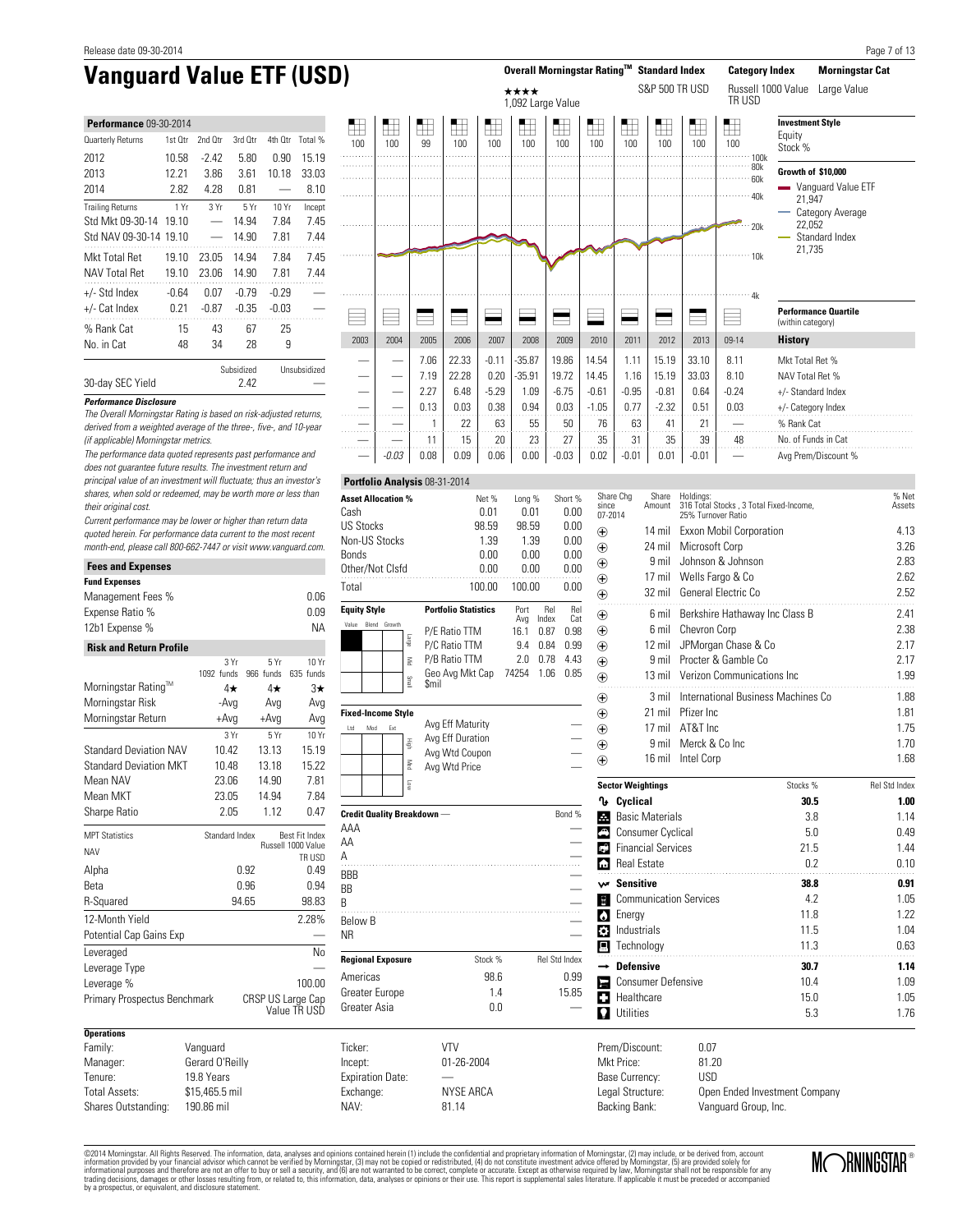# **Standardized and Tax Adjusted Returns Disclosure Statement**

The performance data quoted represents past performance and does not guarantee future results. The investment return and principal value of an investment will fluctuate; thus an investor's shares, when redeemed, may be worth more or less than their original cost. Current performance may be lower or higher than return data quoted herein. For performance data current to the most recent month-end please visit http://advisor.morningstar.com/familyinfo.asp.

An investment in a money-market vehicle is not insured or guaranteed by the FDIC or any other government agency. The current yield quotation reflects the current earnings of the money market more closely than the total return quotation. Although money markets seek to preserve the value of your investment at \$1.00 per share, it is possible to lose money by investing in them.

Standardized Returns assume reinvestment of dividends and capital gains. They depict performance without adjusting for the effects of taxation, but are adjusted to reflect sales charges and ongoing fund expenses.

If adjusted for taxation, the performance quoted would be significantly reduced.

For variable annuities, additional expenses will be taken into account, including M&E risk charges, fund-level expenses such as management fees and operating fees, contract-level administration fees, and charges such as surrender, contract, and sales charges.

After-tax returns are calculated using the highest individual federal marginal income tax rates, and do not reflect the impact of state and local taxes. Actual after-tax returns depend on the investor's tax situation and may differ from those shown. The after-tax returns shown are not relevant to investors who hold their fund shares through tax-deferred arrangements such as 401(k) plans or an IRA. After-tax returns exclude the effects of either the alternative minimum tax or phase-out of certain tax credits. Any taxes due are as of the time the distributions are made, and the taxable amount and tax character of each distribution are as specified by the fund on the dividend declaration date. Due to foreign tax credits or realized capital losses, after-tax returns may be greater than before-tax returns. After-tax returns for exchange-traded funds are based on net asset value.

### **Annualized returns** 09-30-2014

| <b>Standardized Returns (%)</b><br>1Yr<br>5Yr<br>10Yr<br><b>Inception Date</b><br><b>Max Front</b><br><b>Max Back</b><br><b>Net Exp</b><br>7-day Yield<br>7-day Yield<br>Since<br>Subsidized<br>Load %<br>Load %<br>Ratio %<br>Unsubsidized<br>Inception<br>Vanquard FTSE All-World ex-US ETF-NAV<br>4.82<br>6.08<br>2.44<br>03-02-2007<br><b>NA</b><br><b>NA</b><br>-<br>5.98<br>Vanquard FTSE All-World ex-US ETF-Market<br>4.69<br>2.18<br>03-02-2007<br><b>NA</b><br><b>NA</b><br>$\hspace{0.1mm}-\hspace{0.1mm}$<br>16.62<br>Vanquard Growth ETF-NAV<br>19.31<br>9.08<br>7.83<br>01-26-2004<br><b>NA</b><br><b>NA</b><br>Vanquard Growth ETF-Market<br>19.28<br>16.65<br>01-26-2004<br><b>NA</b><br>9.06<br>7.83<br><b>NA</b><br>Vanguard Intermediate-Term Corp Bd ETF-<br>6.65<br><b>NA</b><br>6.87<br>11-19-2009<br><b>NA</b><br><b>NAV</b><br>Vanguard Intermediate-Term Corp Bd ETF-<br>6.62<br>6.82<br>11-19-2009<br>ΝA<br>ΝA<br>Market<br>Vanguard Mid-Cap ETF-NAV<br>15.87<br>10.28<br>01-26-2004<br><b>NA</b><br>17.03<br>9.63<br>ΝA<br>15.83<br>17.03<br>10.30<br>9.63<br>01-26-2004<br><b>NA</b><br><b>NA</b><br>Vanguard Mid-Cap ETF-Market<br>Vanquard Small-Cap ETF-NAV<br>9.51<br>16.27<br>9.85<br>01-26-2004<br>9.01<br><b>NA</b><br><b>NA</b><br>Vanguard Small-Cap ETF-Market<br>9.88<br>9.35<br>16.33<br>9.00<br>01-26-2004<br><b>NA</b><br><b>NA</b><br>Vanquard Total Bond Market ETF-NAV<br>04-03-2007<br><b>NA</b><br>3.89<br>4.03<br>4.89<br>ΝA<br>3.97<br><b>NA</b><br>Vanguard Total Bond Market ETF-Market<br>4.05<br>4.90<br>04-03-2007<br><b>NA</b><br>Vanguard Value ETF-NAV<br>19.10<br>14.90<br>7.81<br>01-26-2004<br><b>NA</b><br>7.44<br>ΝA<br>14.94<br>7.84<br><b>NA</b><br>Vanquard Value ETF-Market<br>19.10<br>7.45<br>01-26-2004<br><b>NA</b><br><b>Barclays US Agg Bond TR USD</b><br>3.96<br>4.12<br>4.62<br><b>Barclays US Corp IG TR USD</b><br>6.77<br>6.41<br>5.49<br><b>Barclays US Credit TR USD</b><br>6.10<br>5.41<br>6.64<br><b>Morningstar Core Bond MCBI TR</b><br>4.13<br>4.79<br>3.85 | <b>Gross Exp</b><br>Ratio %<br>0.15<br>0.15<br>0.15<br>0.15<br>0.09<br>0.09<br>0.09<br>0.09<br>0.12<br>0.12<br>0.12<br>0.12<br>0.09<br>0.09<br>0.09<br>0.09<br>0.09<br>0.09<br>0.09<br>0.09<br>0.08<br>0.08<br>0.08<br>0.08<br>0.09<br>0.09 |
|--------------------------------------------------------------------------------------------------------------------------------------------------------------------------------------------------------------------------------------------------------------------------------------------------------------------------------------------------------------------------------------------------------------------------------------------------------------------------------------------------------------------------------------------------------------------------------------------------------------------------------------------------------------------------------------------------------------------------------------------------------------------------------------------------------------------------------------------------------------------------------------------------------------------------------------------------------------------------------------------------------------------------------------------------------------------------------------------------------------------------------------------------------------------------------------------------------------------------------------------------------------------------------------------------------------------------------------------------------------------------------------------------------------------------------------------------------------------------------------------------------------------------------------------------------------------------------------------------------------------------------------------------------------------------------------------------------------------------------------------------------------------------------------------------------------------------------------------------------------------------------------------------------------------------------------------------------------------------------------------------------------------------------------------------|---------------------------------------------------------------------------------------------------------------------------------------------------------------------------------------------------------------------------------------------|
|                                                                                                                                                                                                                                                                                                                                                                                                                                                                                                                                                                                                                                                                                                                                                                                                                                                                                                                                                                                                                                                                                                                                                                                                                                                                                                                                                                                                                                                                                                                                                                                                                                                                                                                                                                                                                                                                                                                                                                                                                                                  |                                                                                                                                                                                                                                             |
|                                                                                                                                                                                                                                                                                                                                                                                                                                                                                                                                                                                                                                                                                                                                                                                                                                                                                                                                                                                                                                                                                                                                                                                                                                                                                                                                                                                                                                                                                                                                                                                                                                                                                                                                                                                                                                                                                                                                                                                                                                                  |                                                                                                                                                                                                                                             |
|                                                                                                                                                                                                                                                                                                                                                                                                                                                                                                                                                                                                                                                                                                                                                                                                                                                                                                                                                                                                                                                                                                                                                                                                                                                                                                                                                                                                                                                                                                                                                                                                                                                                                                                                                                                                                                                                                                                                                                                                                                                  |                                                                                                                                                                                                                                             |
|                                                                                                                                                                                                                                                                                                                                                                                                                                                                                                                                                                                                                                                                                                                                                                                                                                                                                                                                                                                                                                                                                                                                                                                                                                                                                                                                                                                                                                                                                                                                                                                                                                                                                                                                                                                                                                                                                                                                                                                                                                                  |                                                                                                                                                                                                                                             |
|                                                                                                                                                                                                                                                                                                                                                                                                                                                                                                                                                                                                                                                                                                                                                                                                                                                                                                                                                                                                                                                                                                                                                                                                                                                                                                                                                                                                                                                                                                                                                                                                                                                                                                                                                                                                                                                                                                                                                                                                                                                  |                                                                                                                                                                                                                                             |
|                                                                                                                                                                                                                                                                                                                                                                                                                                                                                                                                                                                                                                                                                                                                                                                                                                                                                                                                                                                                                                                                                                                                                                                                                                                                                                                                                                                                                                                                                                                                                                                                                                                                                                                                                                                                                                                                                                                                                                                                                                                  |                                                                                                                                                                                                                                             |
|                                                                                                                                                                                                                                                                                                                                                                                                                                                                                                                                                                                                                                                                                                                                                                                                                                                                                                                                                                                                                                                                                                                                                                                                                                                                                                                                                                                                                                                                                                                                                                                                                                                                                                                                                                                                                                                                                                                                                                                                                                                  |                                                                                                                                                                                                                                             |
|                                                                                                                                                                                                                                                                                                                                                                                                                                                                                                                                                                                                                                                                                                                                                                                                                                                                                                                                                                                                                                                                                                                                                                                                                                                                                                                                                                                                                                                                                                                                                                                                                                                                                                                                                                                                                                                                                                                                                                                                                                                  |                                                                                                                                                                                                                                             |
|                                                                                                                                                                                                                                                                                                                                                                                                                                                                                                                                                                                                                                                                                                                                                                                                                                                                                                                                                                                                                                                                                                                                                                                                                                                                                                                                                                                                                                                                                                                                                                                                                                                                                                                                                                                                                                                                                                                                                                                                                                                  |                                                                                                                                                                                                                                             |
|                                                                                                                                                                                                                                                                                                                                                                                                                                                                                                                                                                                                                                                                                                                                                                                                                                                                                                                                                                                                                                                                                                                                                                                                                                                                                                                                                                                                                                                                                                                                                                                                                                                                                                                                                                                                                                                                                                                                                                                                                                                  |                                                                                                                                                                                                                                             |
|                                                                                                                                                                                                                                                                                                                                                                                                                                                                                                                                                                                                                                                                                                                                                                                                                                                                                                                                                                                                                                                                                                                                                                                                                                                                                                                                                                                                                                                                                                                                                                                                                                                                                                                                                                                                                                                                                                                                                                                                                                                  |                                                                                                                                                                                                                                             |
|                                                                                                                                                                                                                                                                                                                                                                                                                                                                                                                                                                                                                                                                                                                                                                                                                                                                                                                                                                                                                                                                                                                                                                                                                                                                                                                                                                                                                                                                                                                                                                                                                                                                                                                                                                                                                                                                                                                                                                                                                                                  |                                                                                                                                                                                                                                             |
|                                                                                                                                                                                                                                                                                                                                                                                                                                                                                                                                                                                                                                                                                                                                                                                                                                                                                                                                                                                                                                                                                                                                                                                                                                                                                                                                                                                                                                                                                                                                                                                                                                                                                                                                                                                                                                                                                                                                                                                                                                                  |                                                                                                                                                                                                                                             |
|                                                                                                                                                                                                                                                                                                                                                                                                                                                                                                                                                                                                                                                                                                                                                                                                                                                                                                                                                                                                                                                                                                                                                                                                                                                                                                                                                                                                                                                                                                                                                                                                                                                                                                                                                                                                                                                                                                                                                                                                                                                  |                                                                                                                                                                                                                                             |
|                                                                                                                                                                                                                                                                                                                                                                                                                                                                                                                                                                                                                                                                                                                                                                                                                                                                                                                                                                                                                                                                                                                                                                                                                                                                                                                                                                                                                                                                                                                                                                                                                                                                                                                                                                                                                                                                                                                                                                                                                                                  | 0.09<br>0.09                                                                                                                                                                                                                                |
|                                                                                                                                                                                                                                                                                                                                                                                                                                                                                                                                                                                                                                                                                                                                                                                                                                                                                                                                                                                                                                                                                                                                                                                                                                                                                                                                                                                                                                                                                                                                                                                                                                                                                                                                                                                                                                                                                                                                                                                                                                                  |                                                                                                                                                                                                                                             |
|                                                                                                                                                                                                                                                                                                                                                                                                                                                                                                                                                                                                                                                                                                                                                                                                                                                                                                                                                                                                                                                                                                                                                                                                                                                                                                                                                                                                                                                                                                                                                                                                                                                                                                                                                                                                                                                                                                                                                                                                                                                  |                                                                                                                                                                                                                                             |
|                                                                                                                                                                                                                                                                                                                                                                                                                                                                                                                                                                                                                                                                                                                                                                                                                                                                                                                                                                                                                                                                                                                                                                                                                                                                                                                                                                                                                                                                                                                                                                                                                                                                                                                                                                                                                                                                                                                                                                                                                                                  |                                                                                                                                                                                                                                             |
|                                                                                                                                                                                                                                                                                                                                                                                                                                                                                                                                                                                                                                                                                                                                                                                                                                                                                                                                                                                                                                                                                                                                                                                                                                                                                                                                                                                                                                                                                                                                                                                                                                                                                                                                                                                                                                                                                                                                                                                                                                                  |                                                                                                                                                                                                                                             |
| <b>Morningstar Mid Cap TR USD</b><br>15.70<br>17.44<br>10.36                                                                                                                                                                                                                                                                                                                                                                                                                                                                                                                                                                                                                                                                                                                                                                                                                                                                                                                                                                                                                                                                                                                                                                                                                                                                                                                                                                                                                                                                                                                                                                                                                                                                                                                                                                                                                                                                                                                                                                                     |                                                                                                                                                                                                                                             |
| <b>Morningstar Small Cap TR USD</b><br>15.79<br>9.41<br>7.69                                                                                                                                                                                                                                                                                                                                                                                                                                                                                                                                                                                                                                                                                                                                                                                                                                                                                                                                                                                                                                                                                                                                                                                                                                                                                                                                                                                                                                                                                                                                                                                                                                                                                                                                                                                                                                                                                                                                                                                     |                                                                                                                                                                                                                                             |
| <b>MSCI ACWI Ex USA NR USD</b><br>7.06<br>4.77<br>6.03                                                                                                                                                                                                                                                                                                                                                                                                                                                                                                                                                                                                                                                                                                                                                                                                                                                                                                                                                                                                                                                                                                                                                                                                                                                                                                                                                                                                                                                                                                                                                                                                                                                                                                                                                                                                                                                                                                                                                                                           |                                                                                                                                                                                                                                             |
| <b>MSCI EAFE NR USD</b><br>4.25<br>6.56<br>6.32                                                                                                                                                                                                                                                                                                                                                                                                                                                                                                                                                                                                                                                                                                                                                                                                                                                                                                                                                                                                                                                                                                                                                                                                                                                                                                                                                                                                                                                                                                                                                                                                                                                                                                                                                                                                                                                                                                                                                                                                  |                                                                                                                                                                                                                                             |
| <b>Russell 1000 Growth TR USD</b><br>16.50<br>8.94<br>19.15                                                                                                                                                                                                                                                                                                                                                                                                                                                                                                                                                                                                                                                                                                                                                                                                                                                                                                                                                                                                                                                                                                                                                                                                                                                                                                                                                                                                                                                                                                                                                                                                                                                                                                                                                                                                                                                                                                                                                                                      |                                                                                                                                                                                                                                             |
| <b>Russell 1000 Value TR USD</b><br>18.89<br>15.26<br>7.84                                                                                                                                                                                                                                                                                                                                                                                                                                                                                                                                                                                                                                                                                                                                                                                                                                                                                                                                                                                                                                                                                                                                                                                                                                                                                                                                                                                                                                                                                                                                                                                                                                                                                                                                                                                                                                                                                                                                                                                       |                                                                                                                                                                                                                                             |
| <b>Russell 2000 TR USD</b><br>14.29<br>8.19<br>3.93                                                                                                                                                                                                                                                                                                                                                                                                                                                                                                                                                                                                                                                                                                                                                                                                                                                                                                                                                                                                                                                                                                                                                                                                                                                                                                                                                                                                                                                                                                                                                                                                                                                                                                                                                                                                                                                                                                                                                                                              |                                                                                                                                                                                                                                             |
| <b>Russell Mid Cap TR USD</b><br>15.83<br>17.19<br>10.34                                                                                                                                                                                                                                                                                                                                                                                                                                                                                                                                                                                                                                                                                                                                                                                                                                                                                                                                                                                                                                                                                                                                                                                                                                                                                                                                                                                                                                                                                                                                                                                                                                                                                                                                                                                                                                                                                                                                                                                         |                                                                                                                                                                                                                                             |
| <b>S&amp;P 500 TR USD</b><br>19.73<br>15.70<br>8.11                                                                                                                                                                                                                                                                                                                                                                                                                                                                                                                                                                                                                                                                                                                                                                                                                                                                                                                                                                                                                                                                                                                                                                                                                                                                                                                                                                                                                                                                                                                                                                                                                                                                                                                                                                                                                                                                                                                                                                                              |                                                                                                                                                                                                                                             |
| <b>USTREAS T-Bill Auction Ave 3 Mon</b><br>0.08<br>1.56<br>0.04                                                                                                                                                                                                                                                                                                                                                                                                                                                                                                                                                                                                                                                                                                                                                                                                                                                                                                                                                                                                                                                                                                                                                                                                                                                                                                                                                                                                                                                                                                                                                                                                                                                                                                                                                                                                                                                                                                                                                                                  |                                                                                                                                                                                                                                             |

| <b>Return after Tax (%)</b><br>On Distribution |      |      |                          |                 |                | On Distribution and Sales of Shares |      |      |                 |
|------------------------------------------------|------|------|--------------------------|-----------------|----------------|-------------------------------------|------|------|-----------------|
|                                                | 1Yr  | 5Yr  | 10Yr                     | Since Inception | Inception Date | 1Yr                                 | 5Yr  | 10Yr | Since Inception |
| Vanguard FTSE All-World ex-US ETF-NAV          | 3.35 | 5.19 | $\overline{\phantom{a}}$ |                 | 03-02-2007     |                                     | 4.56 | -    |                 |

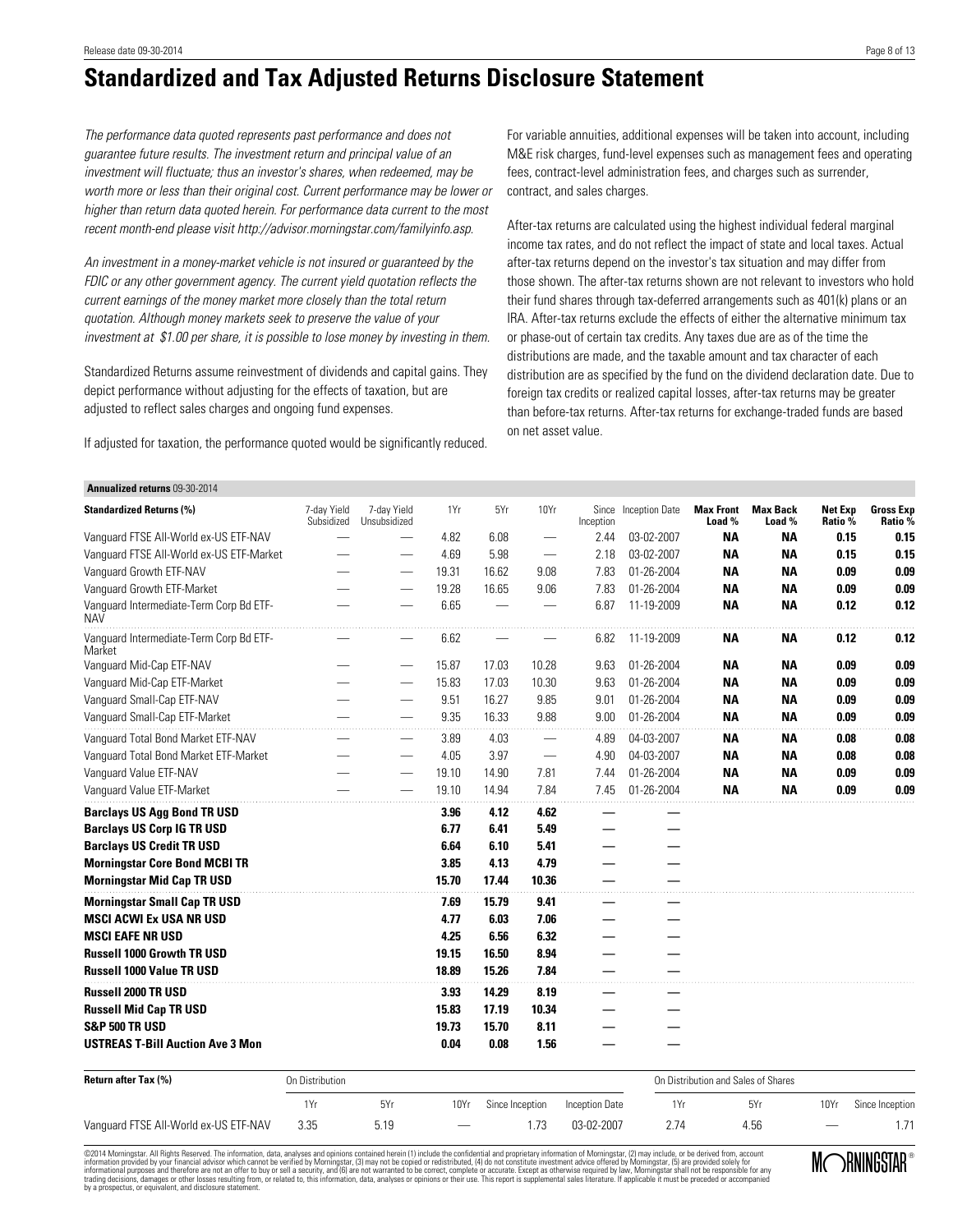Release date 09-30-2014 

| <b>Annualized returns 09-30-2014</b>                  |                 |       |                  |                 |                |       |                                     |      |                 |  |
|-------------------------------------------------------|-----------------|-------|------------------|-----------------|----------------|-------|-------------------------------------|------|-----------------|--|
| <b>Return after Tax (%)</b>                           | On Distribution |       |                  |                 |                |       | On Distribution and Sales of Shares |      |                 |  |
|                                                       | 1Yr             | 5Yr   | 10Y <sub>I</sub> | Since Inception | Inception Date | 1Yr   | 5Yr                                 | 10Yr | Since Inception |  |
| Vanguard Growth ETF-NAV                               | 18.67           | 16.27 | 8.78             | 7.55            | 01-26-2004     | 10.91 | 13.39                               | 7.38 | 6.33            |  |
| Vanguard Intermediate-Term Corp Bd ETF-<br><b>NAV</b> | 5.09            |       |                  | 5.35            | 11-19-2009     | 3.85  |                                     |      | 4.74            |  |
| Vanguard Mid-Cap ETF-NAV                              | 15.28           | 16.61 | 9.82             | 9.20            | 01-26-2004     | 8.96  | 13.65                               | 8.27 | 7.76            |  |
| Vanquard Small-Cap ETF-NAV                            | 8.89            | 15.80 | 9.37             | 8.57            | 01-26-2004     | 5.38  | 12.98                               | 7.89 | 7.21            |  |
| Vanguard Total Bond Market ETF-NAV                    | 2.70            | 2.81  |                  | 3.56            | 04-03-2007     | 2.21  | 2.66                                |      | 3.31            |  |
| Vanguard Value ETF-NAV                                | 17.90           | 14.20 | 7.03             | 6.69            | 01-26-2004     | 10.79 | 11.84                               | 6.06 | 5.78            |  |

@2014 Morningstar, All Rights Reserved. The information, data, analyses and opinions contained heri (1) include the confidential and proprietary information provided by your financial advisor which cannot be verified by Mo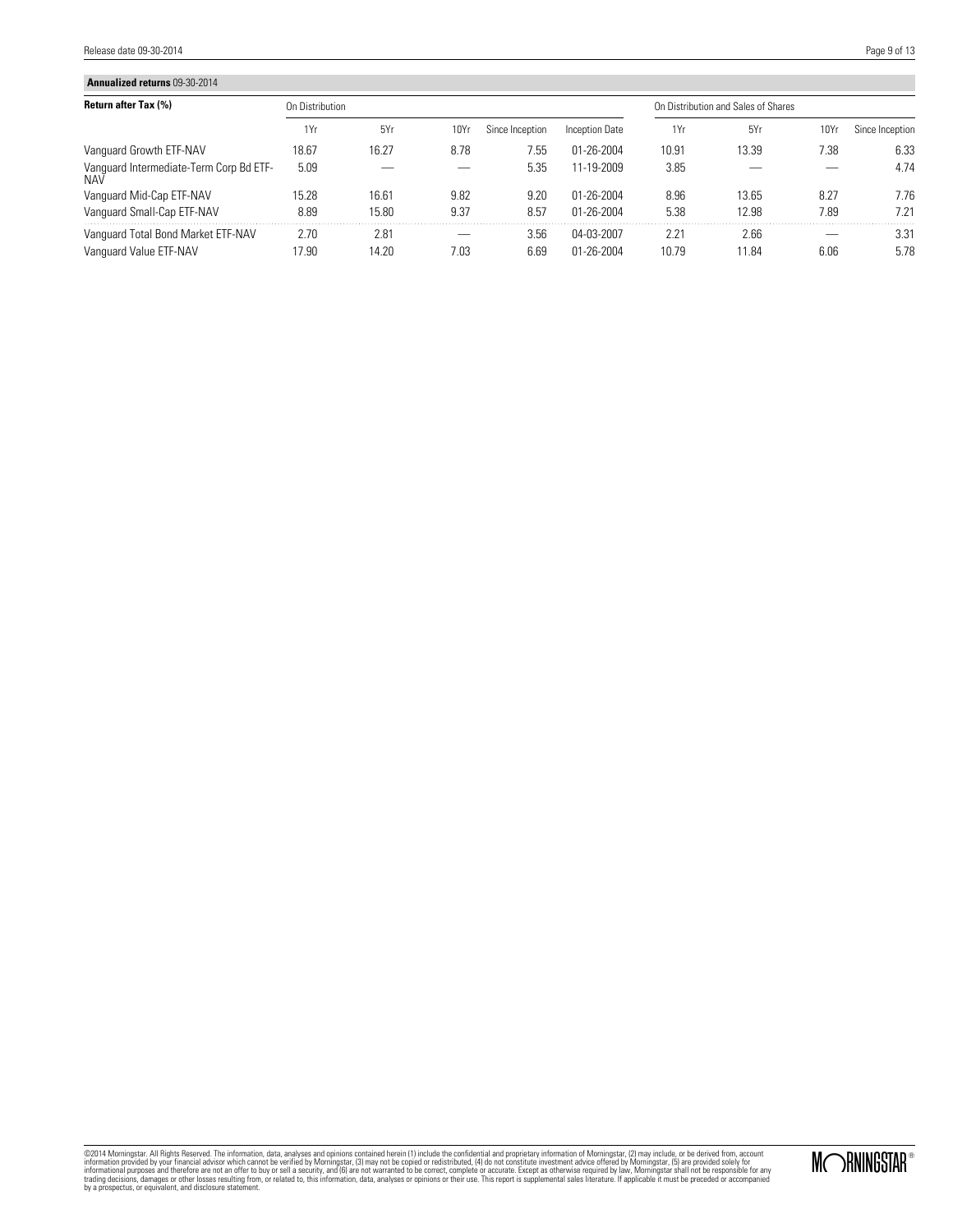# **ETF Detail Report Disclosure Statement**

The Exchange-traded Fund (ETF) Detail report is supplemental sales literature, and therefore must be preceded or accompanied by the fund's current prospectus or an equivalent statement. Please read this information carefully. In all cases, this disclosure statement should accompany the ETF Detail Report. Morningstar is not itself a FINRA-member firm. All data presented is based on the most recent information available to Morningstar.

ETFs trading on a secondary market may trade at, above, or below their net asset value (NAV). If an ETF's shares trade at a price above their NAV they are said to be trading at a "premium." Conversely, if they are trading at a price below their NAV, they are said to be trading at a "discount."

Holding company depository receipts (HOLDRs) are similar to ETFs, but they focus on narrow industry groups. HOLDRs initially own 20 stocks, which are unmanaged, and can become more concentrated due to mergers, or the disparate performance of their holdings. HOLDRs can only be bought in 100 share increments. Investors may exchange shares of a HOLDR for its underlying stocks at any time.

The market price noted on the Detail Report is the price of the ETF as of the close of trading on the last business day at month-end. This date is listed at the top of the Detail Report.

### **Performance**

The performance data given represents past performance and should not be considered indicative of future results. Principal value and investment return will fluctuate, so that an investor's shares, when sold, may be worth more or less than the original investment. Portfolio statistics change over time. ETFs and HOLDRs are not FDIC-insured, may lose value, and are not guaranteed by a bank or other financial institution.

For ETFs, standardized total return is reflected as of month- and quarter- end time periods. It depicts performance without adjusting for brokerage commissions and the effects of taxation, but is adjusted to reflect all actual ongoing ETF expenses and assumes reinvestment of dividends and capital gains. If adjusted, the effects of brokerage commissions and taxation would reduce the performance quoted.

For HOLDRs, the standardized total return reflects performance at market price, without adjusting for the effects of taxation or brokerage commissions. These returns are adjusted to reflect all ongoing expenses and assume reinvestment of dividends and capital gains. If adjusted, the effects of taxation would reduce the performance quoted.

The 12-month yield is derived by summing the trailing 12-months' income distributions and dividing the sum by the last month's ending NAV, plus any capital gains distributed over the same period. Income refers only to interest payments from fixed-income securities and dividend payoffs from common stocks.

### **Growth of 10,000**

This graph compares the growth of an investment of 10,000 (in the base currency of the fund) with that of an index and with that of the average for all funds in its Morningstar category. The NAV total returns are not adjusted to reflect the effects of taxation, but they are adjusted to reflect actual ongoing fund expenses and assume reinvestment of dividends and capital gains. If

adjusted, the effect of taxation would reduce the performance quoted. Please note, while the investor obtaining an ETF through the secondary market does not obtain it at NAV, the purpose in presenting this graph based on NAV is to provide an illustration of the historical performance of the ETF strategy. In no way should this performance be considered indicative of or a guarantee of the future performance of this ETF nor should it be viewed as a substitute for an actual investor experience.

The index is an unmanaged portfolio of specified securities, and cannot be invested in directly. The index and the category average do not reflect any initial or ongoing expenses. A fund's portfolio may differ significantly from the securities in the index. The index is chosen by Morningstar.

### **Risk Measures**

The risk measures below are calculated for ETFs with at least a three-year history.

Standard deviation is a statistical measure of the volatility of the ETF's NAV returns.

Mean represents the annualized geometric NAV return for the period shown.

The Sharpe ratio uses standard deviation and excess return to determine reward per unit of risk.

Alpha measures the difference between an ETF's NAV returns and its expected performance, given its level of risk as measured by beta. Alpha is often seen as a measure of the value added or subtracted by a portfolio manager.

Beta is a measure of an ETF's sensitivity to market movements. A portfolio with a beta greater than 1 is more volatile than the market, and a portfolio with a beta less than 1 is less volatile than the market.

R-squared reflects the percentage of an ETF's movements that is explained by movements in its benchmark index, showing the degree of correlation between the ETF and the benchmark. This figure is also helpful in assessing how likely it is that alpha and beta are statistically significant.

Best fit index: Alpha, beta, and R-squared statistics are presented for a broad market index and a "Best fit" index. The Best-Fit index identified in this report was determined by Morningstar by calculating R-squared for the fund against approximately 100 indexes tracked by Morningstar. The index representing the highest R-squared is identified as the best-fit index. The best-fit index may not be the fund's benchmark, nor does it necessarily contain the types of securities that may be held by the fund.

### **Asset Allocation**

The weighting of the portfolio in various asset classes, including "Other" is shown in the table. "Other" includes security types that are not neatly classified in the other asset classes, such as convertible bonds and preferred stocks.

In the table, allocation to the classes is shown for long positions, short positions, and net (long positions net of short) positions. These statistics summarize what the managers are buying and how they are positioning the portfolio. When short positions are captured in these portfolio statistics, investors get a more robust description of the funds' exposure and risk.

Most managed product portfolios hold fairly conventional securities, such as long positions in stocks and bonds. Other portfolios use other investment strategies or securities, such as short positions or derivatives, to reduce transaction costs, enhance returns, or reduce risk. Some of these securities and strategies behave like conventional securities, while others have unique return

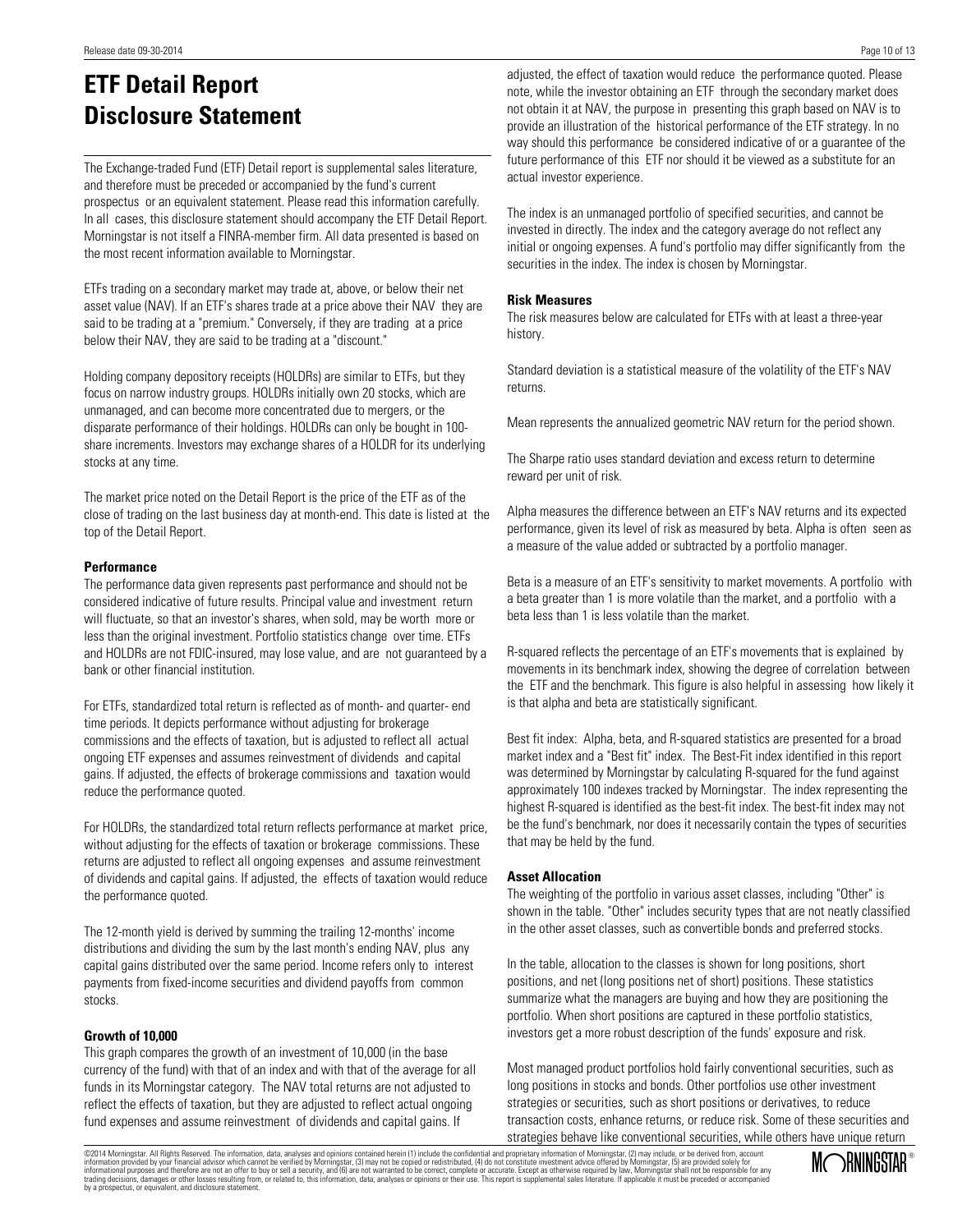### and risk characteristics.

Most portfolios take long positions in securities. Long positions involve buying the security outright and then selling it later, with the hope that the security price rises over time. In contrast, short positions are taken to benefit from anticipated price declines. In this type of transaction, the investor borrows the security from another investor, sells it and receives cash, and then is obligated to buy it back at some point in the future. If the price falls after the short sale, the investor will have sold high and can now buy low to close the short position and lock in a profit. However, if the price of the security increases after the short sale, the investor will experience losses by buying it at a higher price than the sale price.

The strategy of selling securities short is prevalent in specialized portfolios, such as long-short, market-neutral, bear-market, and hedge funds. Most conventional portfolios do not typically short securities, although they may reserve the right to do so under special circumstances. Funds may also short derivatives, and this is sometimes more efficient than shorting individual securities. Short positions produce negative exposure to the security that is being shorted. This means that when the security rises in value, the short position will fall in value and vice versa. Morningstar's portfolio statistics will capture this negative exposure. For example, if a fund has many short stock positions, the percent of assets in stocks in the asset allocation breakdown may be negative. Funds must provide their broker with cash collateral for the short position, so funds that short often have a large cash position, sometimes even exceeding 100% cash.

Note that all other portfolio statistics presented in this report are based on the long holdings of the fund only.

### **Style Analysis**

The Morningstar Style Box reveals a fund's investment style as of the date noted on this report.

For equity funds the vertical axis shows the market capitalization of the long stocks owned and the horizontal axis shows investment style (value, blend, or growth).

For fixed-income funds, the vertical axis shows the credit quality of the long bonds owned and the horizontal axis shows interest rate sensitivity as measured by a bond's effective duration.

Morningstar seeks credit rating information from fund companies on a periodic basis (e.g., quarterly). In compiling credit rating information Morningstar accepts credit ratings reported by fund companies that have been issued by all Nationally Recognized Statistical Rating Organizations (NRSROs). For a list of all NRSROs, please visit

http://www.sec.gov/divisions/marketreg/ratingagency.htm. Additionally, Morningstar accepts foreign credit ratings from widely recognized or registered rating agencies. If two rating organizations/agencies have rated a security, fund companies are to report the lower rating; if three or more

organizations/agencies have rated a security, fund companies are to report the median rating, and in cases where there are more than two organization/agency ratings and a median rating does not exist, fund companies are to use the lower of the two middle ratings. PLEASE NOTE: Morningstar, Inc. is not itself an NRSRO nor does it issue a credit rating on the fund. An NRSRO or rating agency ratings can change from time-to-time.

For credit quality, Morningstar combines the credit rating information provided by the fund companies with an average default rate calculation to come up with a weighted-average credit quality. The weighted-average credit quality is currently a letter that roughly corresponds to the scale used by a leading

NRSRO. Bond funds are assigned a style box placement of "low", "medium", or "high" based on their average credit quality. Funds with a low credit quality are those whose weighted-average credit quality is determined to be less than "BBB-"; medium are those less than "AA-", but greater or equal to "BBB-"; and high are those with a weighted-average credit quality of "AA-" or higher. When classifying a bond portfolio, Morningstar first maps the NRSRO credit ratings of the underlying holdings to their respective default rates (as determined by Morningstar's analysis of actual historical default rates). Morningstar then averages these default rates to determine the average default rate for the entire bond fund. Finally, Morningstar maps this average default rate to its corresponding credit rating along a convex curve.

For interest-rate sensitivity, Morningstar obtains from fund companies the average effective duration. Generally, Morningstar classifies a fixed-income fund's interest-rate sensitivity based on the effective duration of the Morningstar Core Bond Index (MCBI), which is currently three years. The classification of Limited will be assigned to those funds whose average effective duration is between 25% to 75% of MCBI's average effective duration; funds whose average effective duration is between 75% to 125% of the MCBI will be classified as Moderate; and those that are at 125% or greater of the average effective duration of the MCBI will be classified as Extensive.

For municipal bond funds, Morningstar also obtains from fund companies the average effective duration. In these cases static breakpoints are utilized. These breakpoints are as follows: (i) Limited: 4.5 years or less; (ii) Moderate: more than 4.5 years but less than 7 years; and (iii) Extensive: more than 7 years. In addition, for non-US taxable and non-US domiciled fixed income funds static duration breakpoints are used: (i) Limited: less than or equal to 3.5 years; (ii) Moderate: greater than 3.5 and less than equal to 6 years; (iii) Extensive: greater than 6 years.

### **Equity Portfolio Statistics**

The referenced data elements below are a weighted average of the long equity holdings in the portfolio.

The Price/Earnings ratio is a weighted average of the price/earnings ratios of the stocks in the underlying fund's portfolio. The P/E ratio of a stock is calculated by dividing the current price of the stock by its trailing 12-months' earnings per share. In computing the average, Morningstar weights each portfolio holding by the percentage of equity assets it represents.

The Price/Cash Flow ratio is a weighted average of the price/cash-flow ratios of the stocks in a fund's portfolio. Price/cash-flow shows the ability of a business to generate cash and acts as a gauge of liquidity and solvency.

The Price/Book ratio is a weighted average of the price/book ratios of all the stocks in the underlying fund's portfolio. The P/B ratio of a company is calculated by dividing the market price of its stock by the company's per-share book value. Stocks with negative book values are excluded from this calculation.

The geometric average market capitalization of a fund's equity portfolio gives you a measure of the size of the companies in which the mutual fund invests.

### **Fixed-Income Portfolio Statistics**

The referenced data elements below are a weighted average of the long fixed income holdings in the portfolio.

Duration is a time measure of a bond's interest rate sensitivity. Average effective duration is a weighted average of the duration of the underlying fixed income securities within the portfolio.

Average effective maturity is a weighted average of all the maturities of the

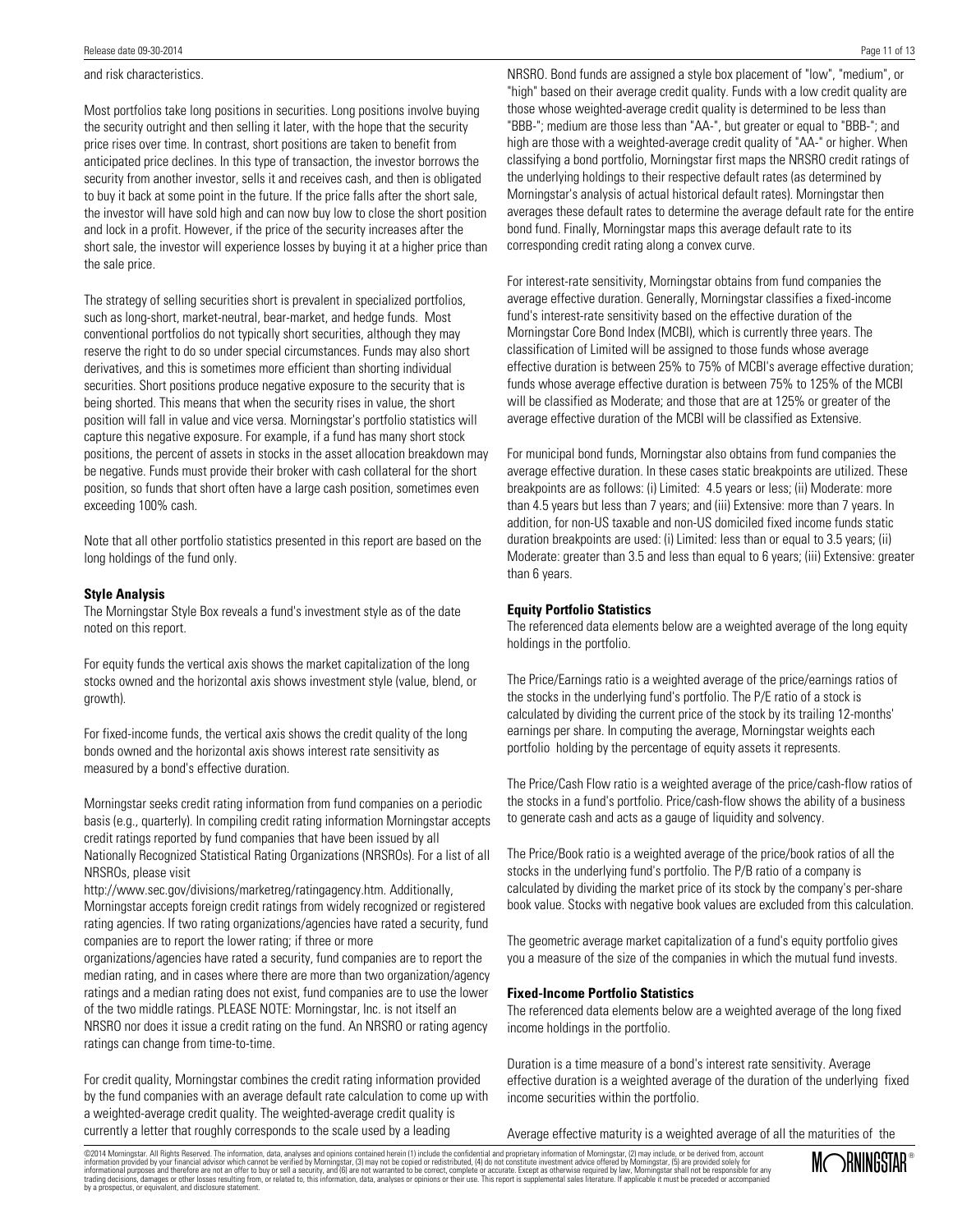bonds in a portfolio, computed by weighting each maturity date by the market value of the security.

Average weighted coupon is generated from the fund's portfolio by weighting the coupon of each bond by its relative size in the portfolio. Coupons are fixed percentages paid out on a fixed-income security on an annual basis.

Average weighted price is generated from the fund's portfolio by weighting the price of each bond by its relative size in the portfolio. This number reveals if the fund favors bonds selling at prices above or below face value (premium or discount securities, respectively). A higher number indicates a bias toward premiums. This statistic is expressed as a percentage of par (face) value.

Credit quality breakdowns are shown for corporate-bond holdings and depict the quality of bonds in the underlying portfolio. The report shows the percentage of fixed-income securities that fall within each credit quality rating as assigned by an NRSRO. Bonds not rated by an NRSRO are included in the not rated (NR) category.

## **Investment Risks**

International/Emerging Market Equities: Investing in international securities involves special additional risks. These risks include, but are not limited to, currency risk, political risk, and risk associated with varying accounting standards. Investing in emerging markets may accentuate these risks.

Sector Strategies: Portfolios that invest exclusively in one sector or industry involve additional risks. The lack of industry diversification subjects the investor to increased industry-specific risks.

Non-Diversified Strategies: Portfolios that invest a significant percentage of assets in a single issuer involve additional risks, including share price fluctuations, because of the increased concentration of investments.

Small Cap Equities: Portfolios that invest in stocks of small companies involve additional risks. Smaller companies typically have a higher risk of failure, and are not as well established as larger blue-chip companies. Historically, smallercompany stocks have experienced a greater degree of market volatility than the overall market average.

Mid Cap Equities: Portfolios that invest in companies with market capitalization below \$10 billion involve additional risks. The securities of these companies may be more volatile and less liquid than the securities of larger companies.

High-Yield Bonds: Portfolios that invest in lower-rated debt securities (commonly referred to as junk bonds) involve additional risks because of the lower credit quality of the securities in the portfolio. The investor should be aware of the possible higher level of volatility, and increased risk of default.

Tax-Free Municipal Bonds: The investor should note that the income from taxfree municipal bond funds may be subject to state and local taxation and the Alternative Minimum Tax.

Bonds: Bonds are subject to interest rate risk. As the prevailing level of bond interest rates rise, the value of bonds already held in a portfolio declines. Portfolios that hold bonds are subject to declines and increases in value due to general changes in interest rates.

products that, if the industry is hit by hard times, will lack diversification and possible loss of investment would be likely. These securities can trade at a discount to market price, ownership is of a fractional share interest, the underlying investments may not be representative of the particular industry, the HOLDR might be delisted from the AMEX if the number of underlying companies drops below nine, and the investor may experience trading halts.

Hedge Funds: The investor should note that hedge fund investing involves specialized risks that are dependent upon the type of strategies undertaken by the manager. This can include distressed or event-driven strategies, long/short strategies, using arbitrage (exploiting price inefficiencies), international investing, and use of leverage, options and/or derivatives. Although the goal of hedge fund managers may be to reduce volatility and produce positive absolute return under a variety of market conditions, hedge funds may involve a high degree of risk and are suitable only for investors of substantial financial means who could bear the entire loss of their investment.

Bank Loan/Senior Debt: Bank loans and senior loans are impacted by the risks associated with fixed income in general, including interest rate risk and default risk. They are often non-investment grade; therefore, the risk of default is high. These securities are also relatively illiquid. Managed products that invest in bank loans/senior debt are often highly leveraged, producing a high risk of return volatility.

Exchange Traded Notes (ETNs): ETNs are unsecured debt obligations. Any repayment of notes is subject to the issuer's ability to repay its obligations. ETNs do not typically pay interest.

Leveraged ETFs: Leveraged investments are designed to meet multiples of the return performance of the index they track and seek to meet their fund objectives on a daily basis (or other time period stated within the prospectus objective). The leverage/gearing ratio is the amount of excess return that a leveraged investment is designed to achieve in comparison to its index performance (i.e. 200%, 300%, -200%, or -300% or 2X, 3X, -2X, -3X). Compounding has the ability to affect the performance of the fund to be either greater or less than the index performance multiplied by the multiple stated within the funds objective over a stated time period.

Short Positions: When a short position moves in an unfavorable way, the losses are theoretically unlimited. The broker may demand more collateral and a manager might have to close out a short position at an inopportune time to limit further losses.

Long-Short: Due to the strategies used by long-short funds, which may include but are not limited to leverage, short selling, short-term trading, and investing in derivatives, these funds may have greater risk, volatility, and expenses than those focusing on traditional investment strategies.

Liquidity Risk: Closed-end fund, ETF, and HOLDR trading may be halted due to market conditions, impacting an investor's ability to sell a fund.

Market Price Risk: The market price of ETFs, HOLDRs, and closed-end funds traded on the secondary market is subject to the forces of supply and demand and thus independent of the NAV. This can result in the market price trading at a premium or discount to the NAV, which will affect an investor's value.

Market Risk: The market prices of ETFs and HOLDRs can fluctuate as a result of several factors, such as security-specific factors or general investor sentiment. Therefore, investors should be aware of the prospect of market fluctuations and the impact it may have on the market price.

HOLDRs: The investor should note that these are narrow industry-focused

Target-Date Funds: Target-date funds typically invest in other mutual funds and